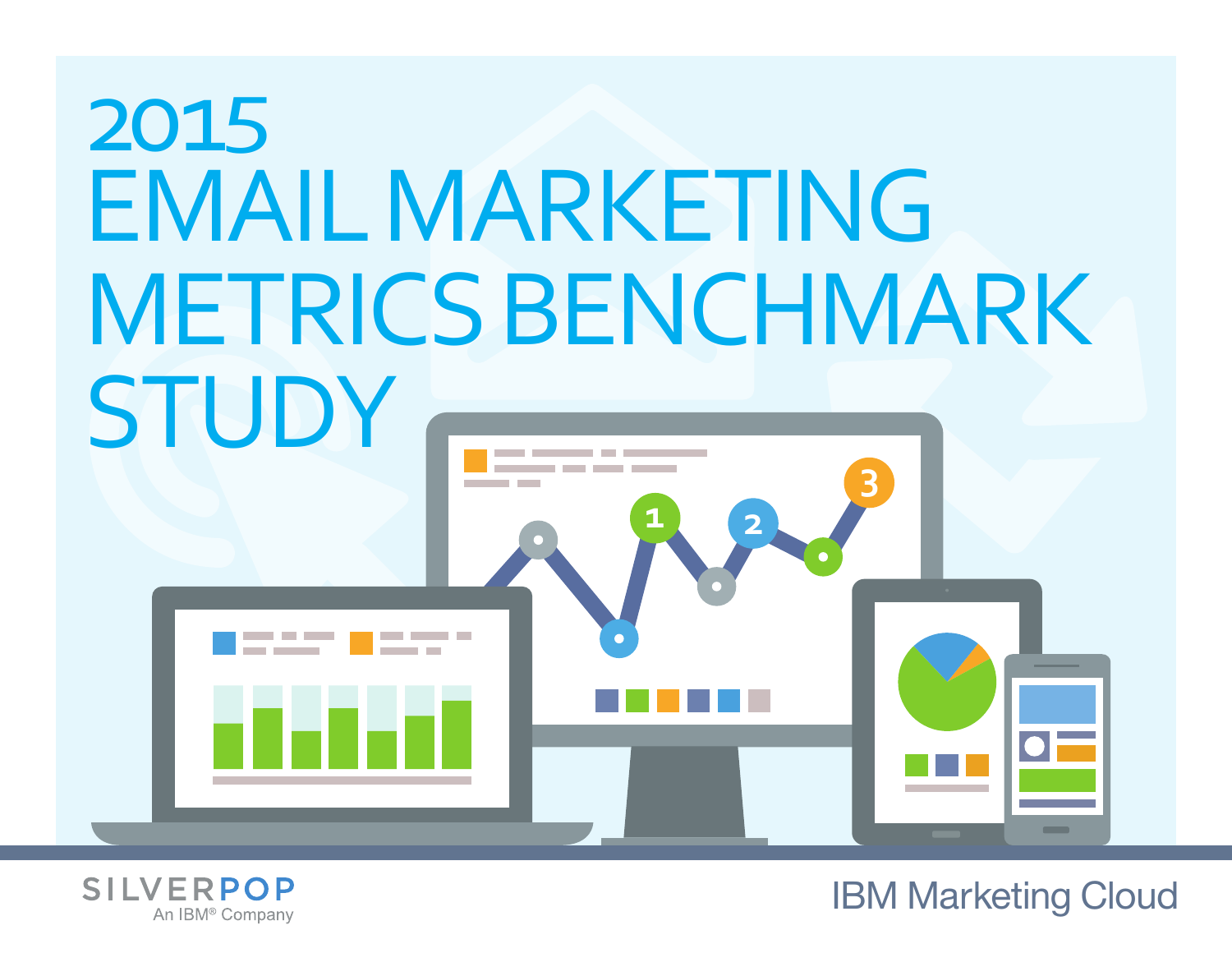### CONTENTS

Introduction [.....................................................3](#page-2-0)

### [Open Rates](#page-4-0) 5

| Unique Open Rate                                          |  |
|-----------------------------------------------------------|--|
|                                                           |  |
| Unique Open Rate<br>(Transactional vs. Nontransactional)7 |  |
| Opens per Opener                                          |  |
| Opens per Opener (by Industry)9                           |  |

# [Click-Through](#page-9-0)  Rates 10 [List Churn](#page-17-0)

| Overview                                                     |
|--------------------------------------------------------------|
| Click-Through Rate                                           |
| Click-Through Rate (by Industry)11                           |
| Click-Through Rate<br>(Transactional vs. Nontransactional)12 |
| Click-to-Open Rate                                           |
| Click-to-Open Rate (by Industry) 14                          |
| Click-to-Open Rate<br>(Transactional vs. Nontransactional)15 |
| Clicks per Clicker (by Country/Region)16                     |
| Clicks per Clicker (by Industry)17                           |
|                                                              |

### List Churn 18

#### [Overview..........................................................................18](#page-17-0) [Hard Bounce Rate](#page-17-0)  [\(by Country/Region\).................................................18](#page-17-0) [Hard Bounce Rate \(by Industry\)........................19](#page-18-0) [Unsubscribe Rate](#page-19-0)  [\(by Country/Region\)...............................................20](#page-19-0) [Unsubscribe Rate \(by Industry\)..........................21](#page-20-0) [Complaint Rate \(by Country/Region\)............22](#page-21-0) [Complaint Rate \(by Industry\)](#page-22-0) .............................23

| Methodology, Glossary & Resources24 |  |
|-------------------------------------|--|
|                                     |  |
|                                     |  |
|                                     |  |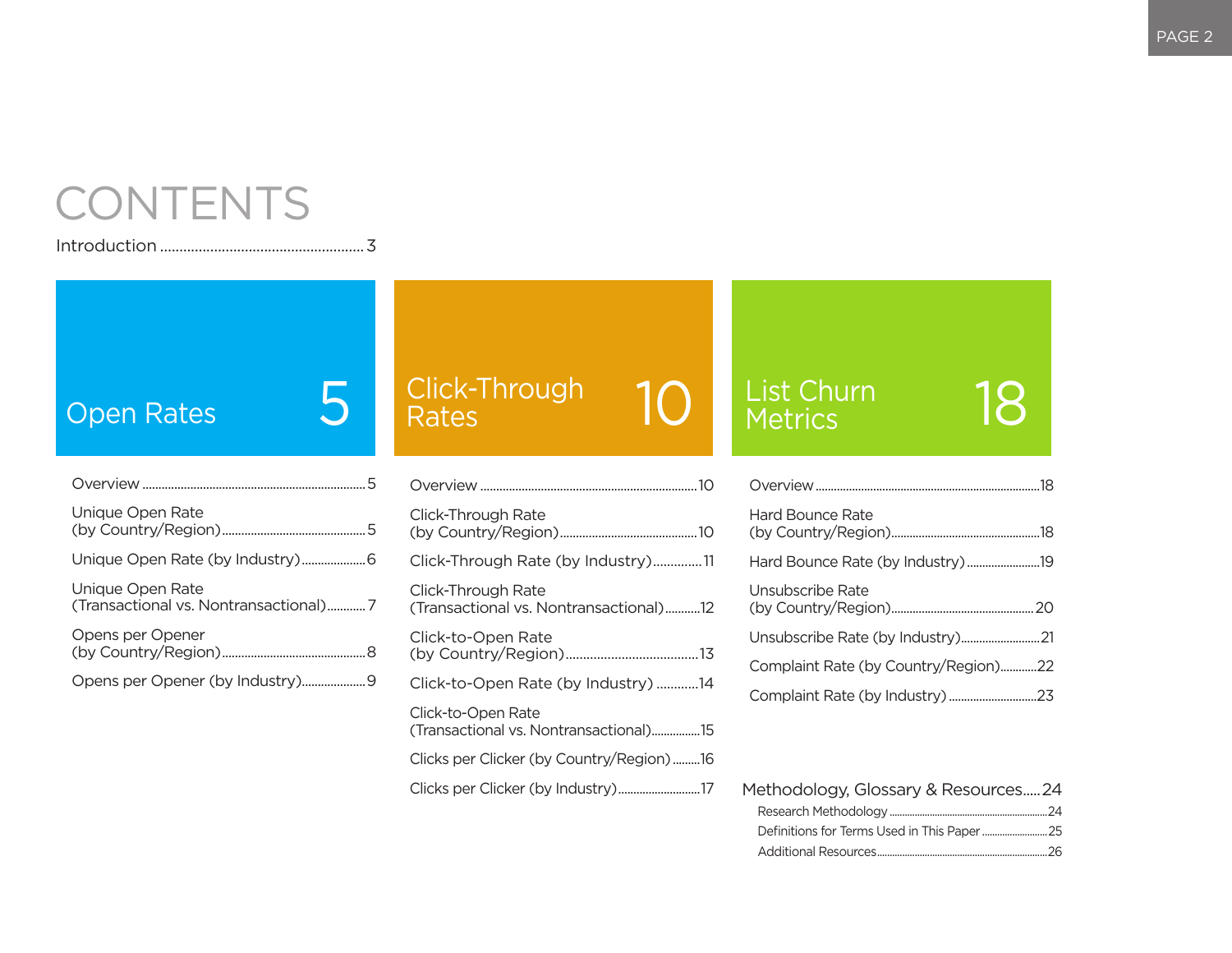### <span id="page-2-0"></span>**2015 Email Marketing Metrics Benchmark Study**

Silverpop's annual report of email marketing benchmarks is back, offering marketers 15-plus open, click-through and list churn metrics to pore over and delivering more visuals and observations than ever. This year's study turned up a few surprise findings among the statistics generated by nearly 750 companies worldwide:

**Companies representing Computer Hardware and Telecommunications, Corporate Services, Insurance, Hospitals/ Health Care and Consumer Products performed consistently better than others this year. 1**

One factor that distinguishes Silverpop's annual benchmark survey is that it goes beyond simply reporting statistics to look at how industry verticals compare on their performances. This year, we noted these verticals outperformed others most frequently on most metrics.

Although each one might not have "led the league" on each metric each time, across all measurements they were regularly among the top three. Emails in these categories generally are more likely to be personalized to the subscribers or to contain highly relevant information, which leads to higher opens and clicks as well as more opens per opener and clicks per clicker.

Content marketing is likely one of the factors that helped propel the Computer Hardware and Corporate Services verticals to the top. These B2B companies typically send value-added email newsletters that give subscribers reasons to open, click and retain for further reading with content such as industry news, best practices, case studies and tips.



#### **Countries in the APAC region outperformed others on most benchmarks.**

Much of the difference between Asia-Pacific countries and those in the United States, Europe-Middle East-Africa, United Kingdom and Canada might be due to newer, younger databases where subscribers are generally more engaged than in Western countries, where email has become an established marketing channel.

Also, recipients in these countries likely receive fewer emails; either they subscribe to fewer email programs, or brands in those countries send email at a lower rate.

#### **Transactional messages continue to generate much higher customer engagement than broadcast email.**

**3**

Transactional emails performed markedly better than nontransactionals, particularly those sent by the top quartile of companies. These generated a 72 percent open rate and a 30 percent click rate. The statistics underscore their importance as part of an efective email program.

These are some of the most relevant emails you can send because they speak to actions your customers have taken and represent another avenue to broaden engagement.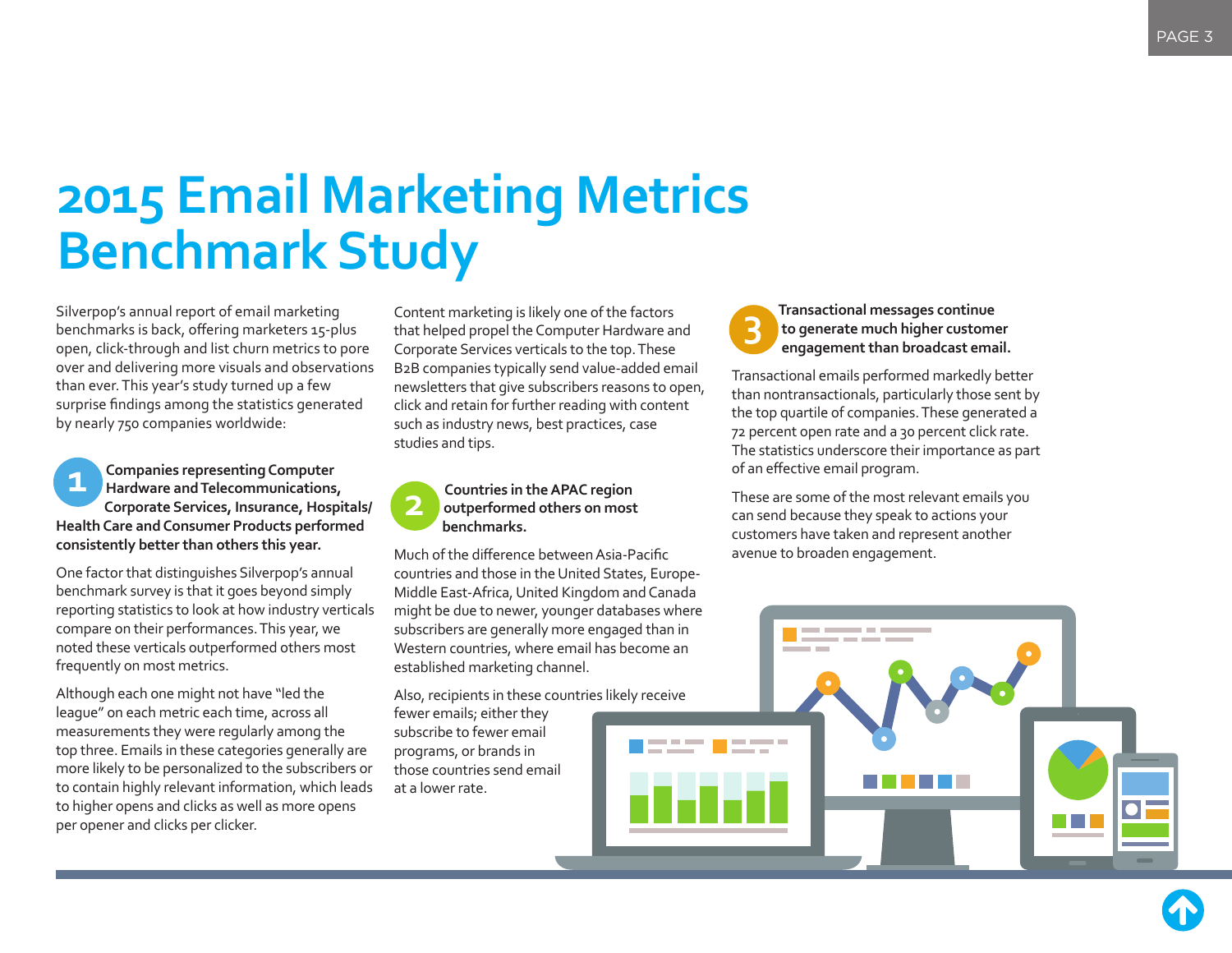### **The Data: How to Interpret and Apply It**

Silverpop's 2015 survey examines messages sent by nearly 750 companies and 3,000 brands in 2014, using a wide variety of measurements to establish benchmarks on customer engagement (via multiple open and click metrics) and list churn (hard bounces, unsubscribes and complaints).

#### **Aim Higher**

Most studies focus only on "average" benchmarks. However, in today's hypercompetitive marketplace, "average" has become the new bottom. So, we encourage you to set your sights higher. To that end, you'll find reporting results from the top and bottom quartiles for each measurement.

If you want to create a world-class email-marketing program, compare yourself to the best performers on the benchmarks that are most important to you instead of the average players.

#### **Process vs. Output Metrics**

This report examines "process" metrics, which measure activity on email messages. Understanding where your email program stands on process metrics is one half of the benchmarking equation.

"Output" metrics, such as revenue, leads generated, cost savings, order size or number of downloads, measure how well your email campaign delivered against your individual

company's business goals. You need both to fully understand your email program's performance.

#### **Beyond Benchmarks**

The benchmarks established in this study set a baseline you can use to determine where your email program outperforms your peers and competitors and where you need to improve.

Accurately gauging your marketing success, however, requires also going beyond industry benchmarks to see whether your email program met, exceeded or fell short of your own goals while adding value to the customer/ prospect relationship and maximizing conversions and revenue.

#### **Additional Resources**

At the end of this report you'll find a glossary explaining terms used in the study along with a list of resources that can help you understand more about key issues afecting email marketing and program performance. There's also a list of industry category definitions you can use to determine which vertical group you fall into for the purposes of this study.

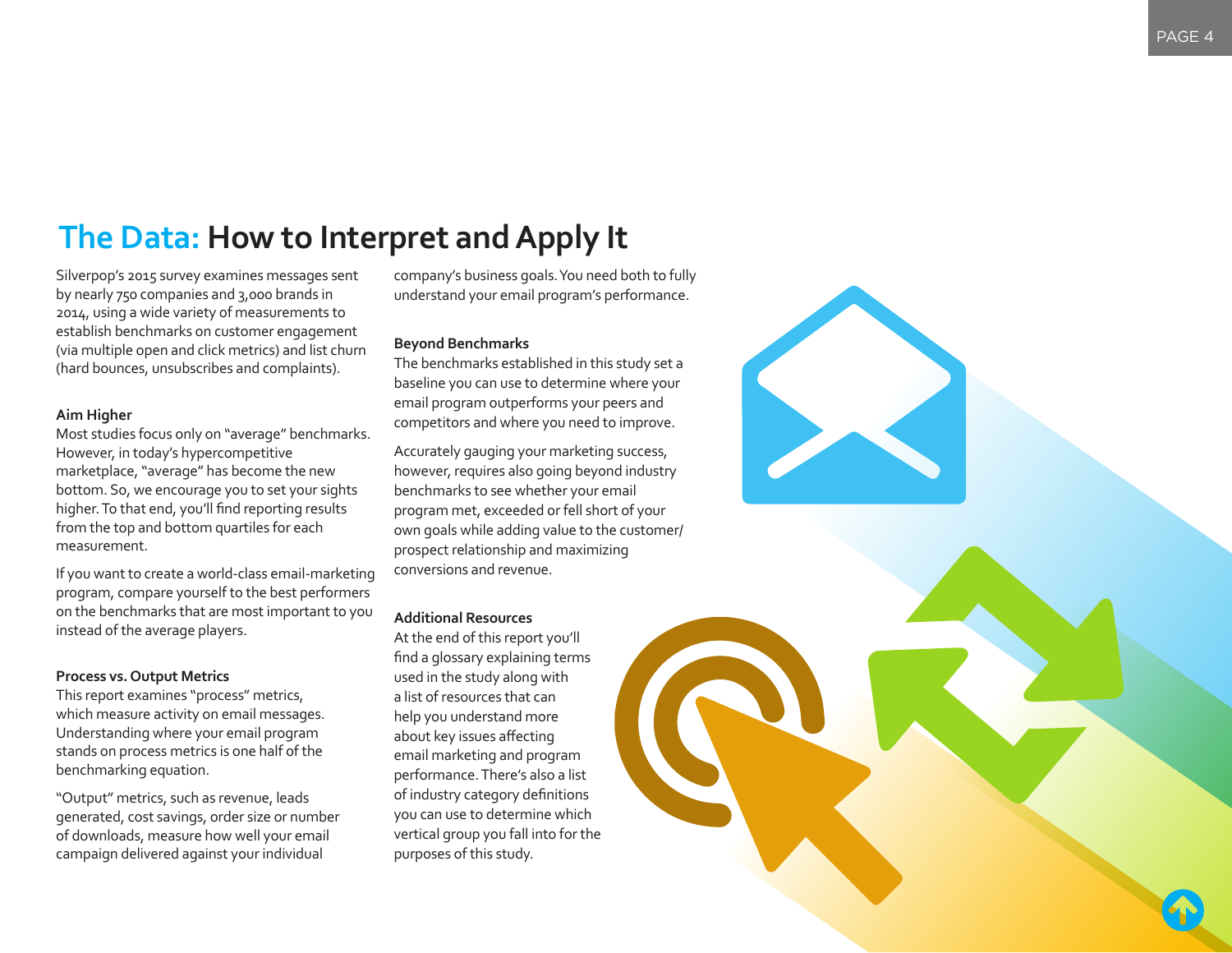<span id="page-4-0"></span>

### **Open Rates Overview**

The open rate works best as an in-house benchmark to track over time, because it can signal progress or problems with engagement. It's also not a completely accurate metric because it doesn't capture all opens due to image blocking and other factors.

In other words, track your open rate for comparison to your other messages, but don't use it as a sole measure of campaign success.

#### **UNIQUE OPEN RATE (by Country/Region)**

| <b>Open Rate (Unique)</b>                | <b>Mean</b> | <b>Median</b> | <b>Top Quartile</b> | <b>Bottom Quartile</b> |  |  |  |
|------------------------------------------|-------------|---------------|---------------------|------------------------|--|--|--|
| Overall                                  | 21.0%       | 17.4%         | 41.3%               | 7.0%                   |  |  |  |
| U.S.                                     | 20.7%       | 16.7%         | 40.9%               | 7.5%                   |  |  |  |
| <b>EMEA</b>                              | 20.4%       | 17.9%         | 40.3%               | 5.3%                   |  |  |  |
| United Kingdom                           | 22.2%       | 19.4%         | 39.9%               | $9.3\%$                |  |  |  |
| Canada                                   | 19.8%       | 11.4%         | 48.5%               | 3.4%                   |  |  |  |
| <b>APAC</b>                              | 26.1%       | 21.5%         | 49.5%               | $9.9\%$                |  |  |  |
| Weakest performer<br>Strongest performer |             |               |                     |                        |  |  |  |

#### **OBSERVATIONS**

APAC and U.K. countries outperformed all other regions on this benchmark, although not consistently across the board. While APAC countries had the highest unique open rate on all four measurements, top performers in the United Kingdom actually registered the lowest open rate of all five global regions.

Canada posted markedly lower mean and median open rates as well as the lowest in the bottom quartile by a wide margin. However, Canadian brands in the top quartile performed better than three of the other four regions, behind only APAC.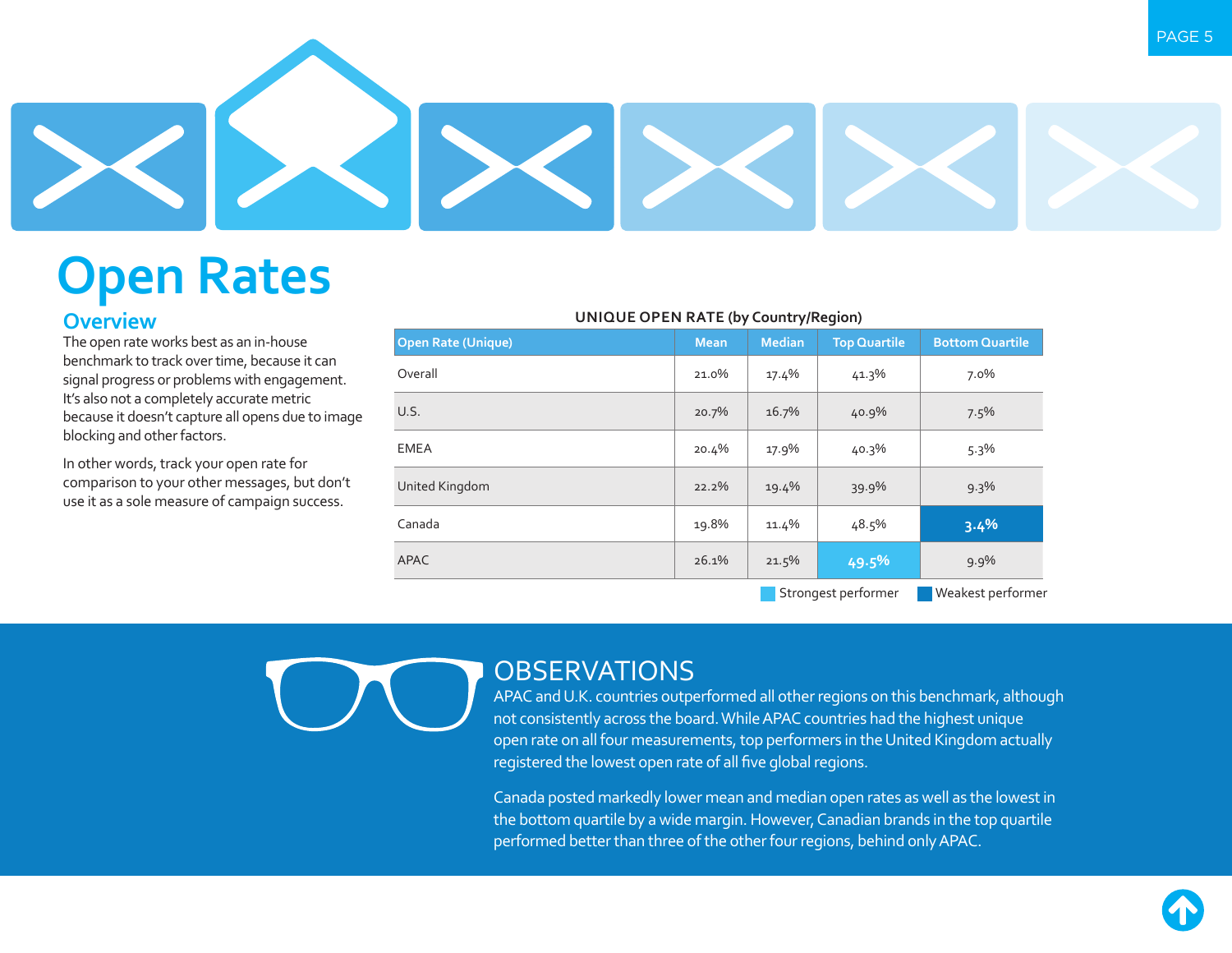<span id="page-5-0"></span>

| <b>Open Rate (Unique)</b>                     | <b>Mean</b> | <b>Median</b> | <b>Top Quartile</b> | <b>Bottom Quartile</b> |
|-----------------------------------------------|-------------|---------------|---------------------|------------------------|
| Automobiles & Transportation                  | 24.0%       | 19.5%         | 44.9%               | 10.3%                  |
| Computer Hardware & Telecommunications        | 25.7%       | 23.3%         | 45.2%               | 10.3%                  |
| Computer Software & Online Services           | 21.5%       | 19.2%         | 39.1%               | 8.0%                   |
| <b>CIDI</b><br><b>Consumer Products</b>       | 27.3%       | 23.3%         | 51.6%               | 10.3%                  |
| Corporate Services                            | 23.7%       | 20.6%         | 41.9%               | 10.7%                  |
| <b>Financial Services</b><br>$\boldsymbol{s}$ | 22.1%       | 18.9%         | 41.8%               | 7.8%                   |
| Food Service, Sports & Entertainment          | 20.9%       | 16.9%         | 43.6%               | 5.5%                   |
| $\delta$<br>Hospitals, Healthcare & Biotech   | 26.6%       | 23.4%         | 50.2%               | 9.0%                   |
| Industrial Manufacturing & Utilities          | 25.2%       | 21.5%         | 46.6%               | 9.8%                   |
| Insurance                                     | 28.7%       | 24.9%         | 51.8%               | 12.6%                  |
| Lodging, Travel Agencies & Services           | 29.6%       | 23.0%         | 56.7%               | 12.3%                  |
| <b>Marketing Agencies &amp; Services</b>      | 25.1%       | 21.3%         | 48.0%               | 8.0%                   |
| Media & Publishing                            | 16.1%       | 13.1%         | 31.3%               | 6.1%                   |
| Nonprofits, Associations & Government         | 27.5%       | 24.7%         | 48.1%               | 11.4%                  |
| Real Estate, Construction & Building Products | 26.0%       | 22.1%         | 44.3%               | 14.4%                  |
| Retail & Ecommerce                            | 18.3%       | 16.1%         | 33.8%               | 6.6%                   |
| Schools & Education                           |             | 23.0%         | 53.1%               | 7.7%                   |
|                                               |             |               | Strongest performer | Weakest performer      |

#### **UNIQUE OPEN RATE (by Industry)**

### **OBSERVATIONS**

For mean unique open rates, five verticals stood above the others: Lodging, Travel Agencies & Services; Insurance; Consumer Products; Nonprofits, Associations & Government; and Schools & Education. Looking at the top quartile, five industries saw open rates greater than 50 percent.

Not surprisingly, the Retail & Ecommerce and Media & Publishing verticals have the lowest mean unique open rates. This is most likely a direct result of frequency, because many brands in these verticals send broadcast emails almost daily.

#### **Industries in Which Top Performers Posted Open Rates Greater Than 50%**



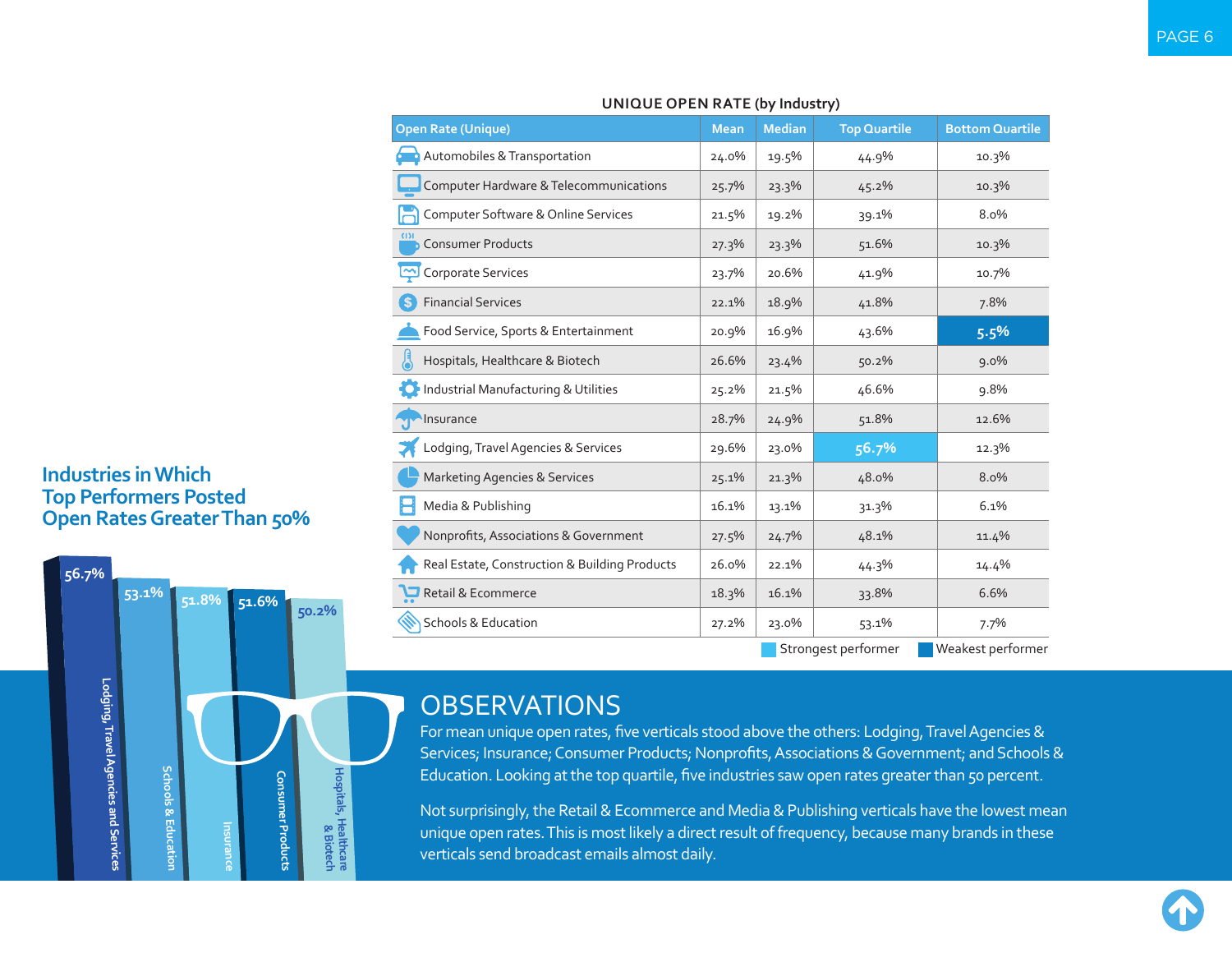<span id="page-6-0"></span>



#### **UNIQUE OPEN RATE (by Message Type — Transactional vs. Nontransactional)**

| <b>Open Rate (Unique)</b> | <b>Mean</b> | <b>Median</b> | <b>Top Quartile</b> | <b>Bottom Quartile</b> |
|---------------------------|-------------|---------------|---------------------|------------------------|
| Overall                   | 21.0%       | 17.4%         | 41.3%               | 7.0%                   |
| Nontransactional          | 20.8%       | 17.3%         | 40.8%               | 7.0%                   |
| Transactional             | 44.9%       | 45.9%         | 72.2%               | 16.6%                  |

#### **OBSERVATIONS**

One of the greatest selling points for sending transactional messages is that recipients value them, opening them in greater numbers than any other message type. These statistics bear out that assertion, with transactional messages even generating double-digit open rates among brands in the bottom quartile.

With transactional messages producing mean open rates of about 45 percent and the top quartile more than 72 percent, these emails can serve as excellent vehicles to include cross-sell/upsell content. An email receipt for a camera purchase, for example, might include a promotion for a camera bag and zoom lens based on like-minded purchases.

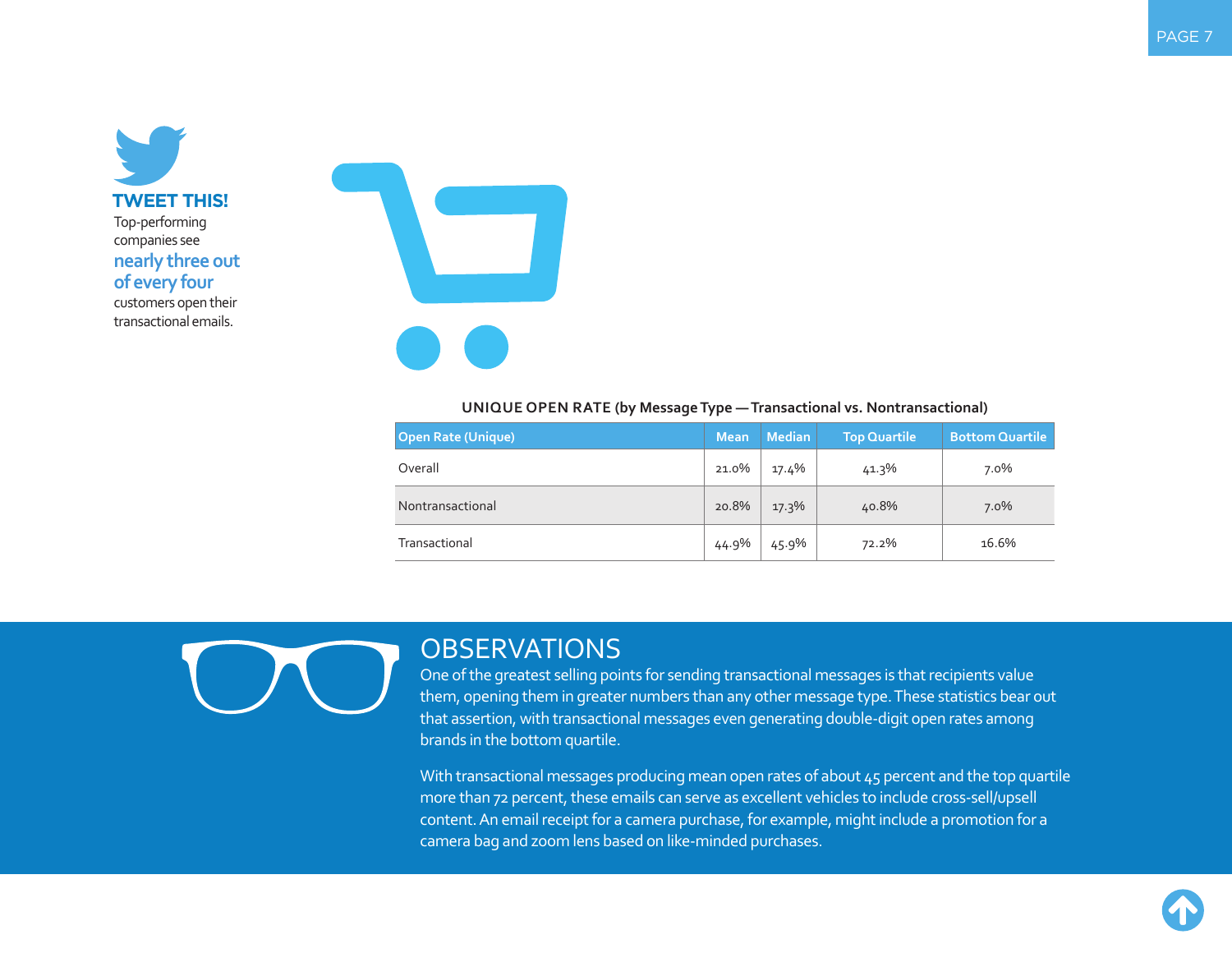<span id="page-7-0"></span>

#### **OPENS PER OPENER (by Country/Region)**

| <b>Opens per Opener</b> | <b>Mean</b> | <b>Median</b>       | <b>Top Quartile</b> | <b>Bottom Quartile</b> |
|-------------------------|-------------|---------------------|---------------------|------------------------|
| Overall                 | 1.62        | 1.38                | 2.53                | 1.17                   |
| U.S.                    | 1.66        | 1.39                | 2.63                | 1.17                   |
| <b>EMEA</b>             | 1.49        | 1.32                | 2.12                | 1.16                   |
| United Kingdom          | 1.60        | 1.38                | 2.41                | 1.20                   |
| Canada                  | 1.47        | 1.31                | 2.19                | 1.05                   |
| APAC                    | 1.87        | 1.50                | 3.14                | 1.29                   |
|                         |             | Strongest performer | Weakest performer   |                        |

#### **OBSERVATIONS**

APAC once again leads all other global regions in the number of times recipients opened emails, even among brands in the bottom quartile. Even though the other four regions clustered lower, the standard still points to emails that get opened more than once. This indicates that shelf life is still important even among bottom-quartile performers in this category and among industry verticals (see next chart).

This metric is trending lower when compared to previous years, perhaps because mobile consumers are quicker to delete emails that don't resonate immediately. This speaks, however, to the importance of moving not just to a responsive or mobile-friendly approach to emails but also to reducing the calls to action to one or two per email.

#### **Opens per Opener, 2013 vs. 2014**

1.71 AVERAGE OPENS PER OPENER AVERAGE OPENS PER OPENER  $\mathbf{S}^2$ 

H



2.53 TOP-QUARTILE OPENS PER OPENER



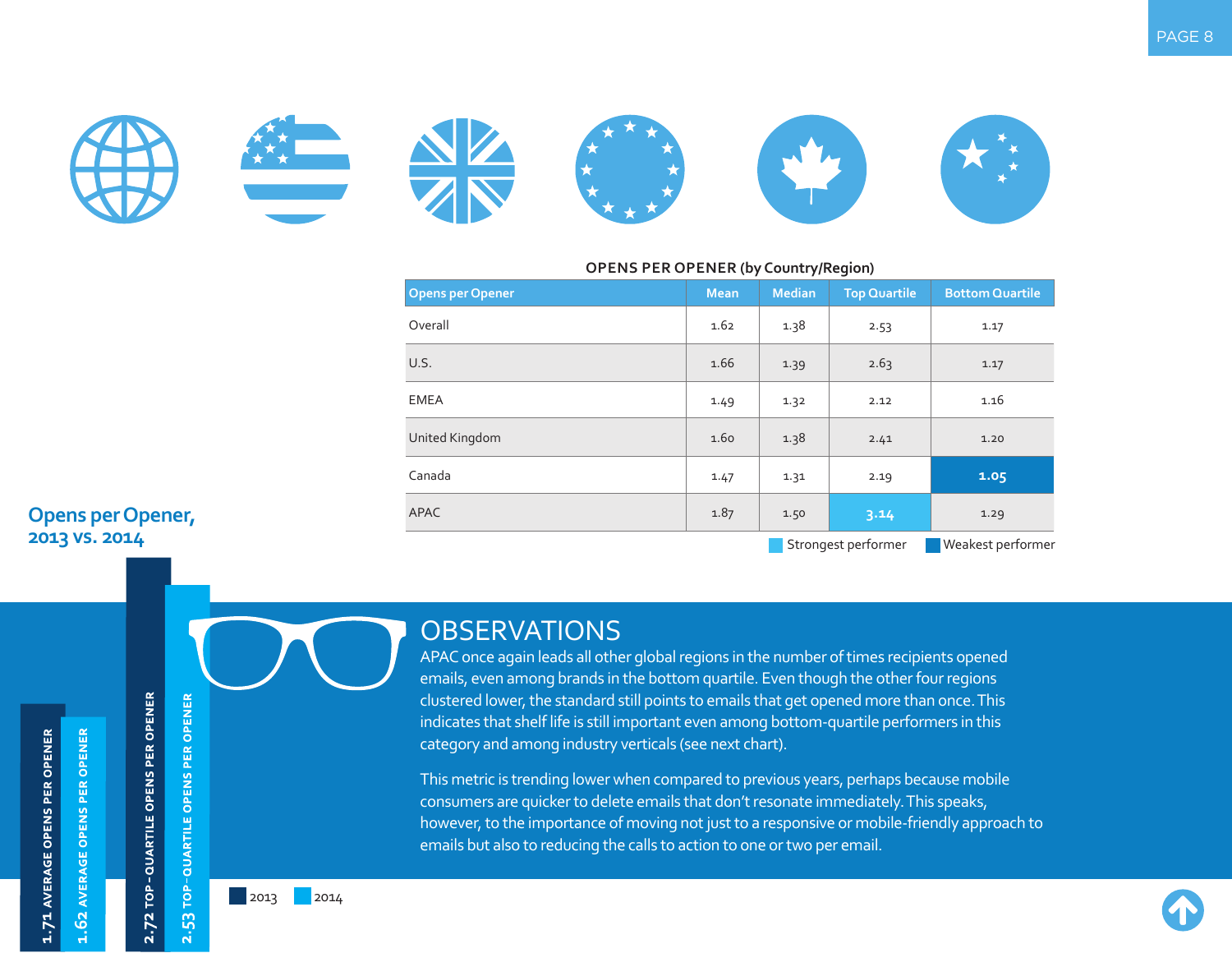| <b>Opens per Opener</b>                       | <b>Mean</b> | <b>Median</b> | <b>Top Quartile</b> | <b>Bottom Quartile</b> |
|-----------------------------------------------|-------------|---------------|---------------------|------------------------|
| Automobiles & Transportation                  | 1.86        | 1.54          | 3.05                | 1.24                   |
| Computer Hardware & Telecommunications        | 2.07        | 1.70          | 3.51                | 1.34                   |
| Computer Software & Online Services           | 1.74        | 1.42          | 2.87                | 1.20                   |
| <b>CIDI</b><br><b>Consumer Products</b>       | 1.66        | 1.49          | 2.41                | 1.22                   |
| Corporate Services                            | 2.47        | 1.84          | 4.82                | 1.31                   |
| <b>Financial Services</b><br>$\boldsymbol{s}$ | 1.71        | 1.40          | 2.82                | 1.18                   |
| Food Service, Sports & Entertainment          | 1.48        | 1.33          | 2.06                | 1.16                   |
| 8<br>Hospitals, Healthcare & Biotech          | 2.00        | 1.64          | 3.39                | 1.27                   |
| Industrial Manufacturing & Utilities          | 1.96        | 1.63          | 3.24                | 1.29                   |
| Insurance                                     | 2.70        | 2.00          | 5.23                | 1.43                   |
| Lodging, Travel Agencies & Services           | 1.74        | 1.49          | 2.67                | 1.27                   |
| <b>Marketing Agencies &amp; Services</b>      | 1.64        | 1.43          | 2.47                | 1.22                   |
| Media & Publishing                            | 1.42        | 1.31          | 1.91                | 1.13                   |
| Nonprofits, Associations & Government         | 1.83        | 1.53          | 2.96                | 1.24                   |
| Real Estate, Construction & Building Products | 1.72        | 1.50          | 2.61                | 1.23                   |
| Retail & Ecommerce                            | 1.39        | 1.28          | 1.80                | 1.17                   |
| Schools & Education                           | 1.83        | 1.46          | 3.15                | 1.21                   |
|                                               |             |               | Strongest performer | Weakest performer      |

#### **OPENS PER OPENER (by Industry)**

#### **OBSERVATIONS**

<span id="page-8-0"></span>**Industries Averaging**

**Insurance 2.70**

**Corporate Services 2.47**

**Computer Hardware & Telecommunications 2.07**

**Hospitals, Healthcare & Biotech 2.00**

**2+ Opens per**

**Opener**

Insurance and Corporate Services were significantly higher than the other industries for both mean and top quartile. While the personal, individual nature of insurance emails is easy to see, the strong performance by Corporate Services likely reflects the inclusion of high-value B2B information such as case studies, best practices and industry news that readers want to retain for reference.

If you'd like to deliver more high-value content, but don't think you have the resources, look to repurpose existing materials. Scour your website, peruse your print materials and search your blogs, social media channels and videos for useful content. You might be surprised at how much material you already have to turn into engaging emails.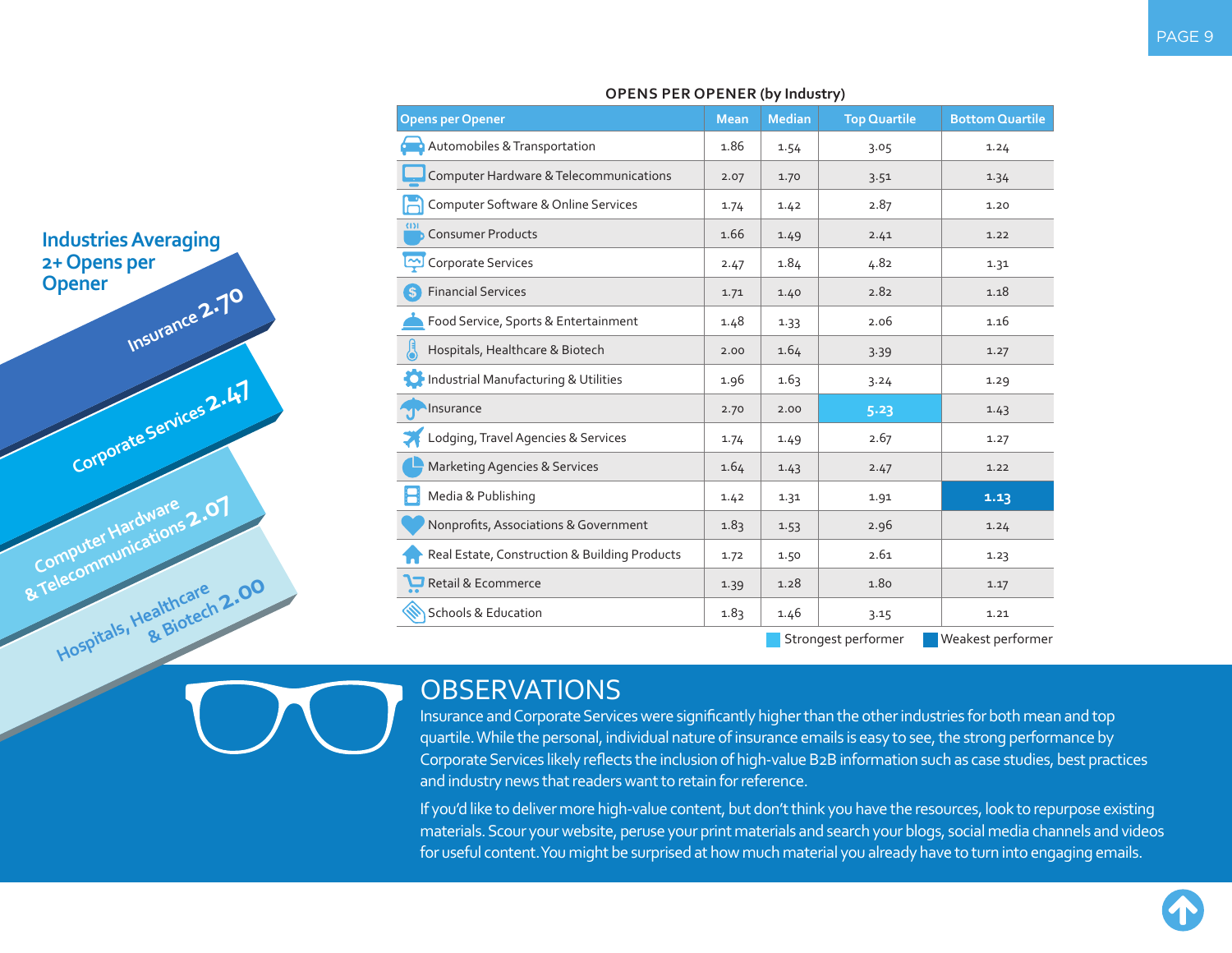<span id="page-9-0"></span>

## **Click-Through Rates**

#### **Overview**

The click-through rate is a process metric that measures recipient action on an email message. It's a more reliable metric than the open rate but still doesn't substitute for output goals such as conversions, revenue or order value.

The click-to-open rate (CTOR), also known as the "effective rate," sheds more light on engagement than a simple click rate because it measures click-

through rates as a percentage of messages opened instead of simply messages delivered.

Clicks per clicker captures actions by recipients who click more than one link in the email message. Email messages with higher clicks per clicker usually reflect content that gives recipients several options to generate multiple unique clicks in a single message, or useful content they want to retain and review more than once.

| <b>CLICK-THROUGH RATE (by Country/Region)</b> |  |
|-----------------------------------------------|--|
|                                               |  |

| <b>Click-Through Rate (Unique)</b> | <b>Mean</b> | <b>Median</b> | <b>Top Quartile</b> | <b>Bottom Quartile</b> |
|------------------------------------|-------------|---------------|---------------------|------------------------|
| Overall                            | $3.2\%$     | 1.4%          | $9.4\%$             | 0.2%                   |
| U.S.                               | $3.0\%$     | $1.3\%$       | $9.0\%$             | 0.2%                   |
| <b>EMEA</b>                        | $3.8\%$     | $1.9\%$       | 10.7%               | $0.3\%$                |
| United Kingdom                     | $3.5\%$     | $2.0\%$       | $9.2\%$             | 0.3%                   |
| Canada                             | 2.6%        | 0.6%          | 8.7%                | 0.0%                   |
| <b>APAC</b>                        | 4.6%        | $2.0\%$       | $13.2\%$            | 0.4%                   |

Strongest performer Weakest performer

### **OBSERVATIONS**

Top-quartile performers had click-through rates that were more than six times higher than the median CTR of 1.4 percent. In contrast, bottom-quartile performers mustered CTRs of 0.2 percent.

APAC brands once again led the pack on the mean CTR, which you'd expect because they also posted the highest open rates. On the median, APAC, the United Kingdom and EMEA regions ranked within a scant tenth of a point of each other. While APAC brands also ruled the top quartile, bottom performers were comparable with their global peers.

**TWEET THIS!** Email click-through rate among top companies is **3X greater than** 

**the average** per @Silverpop study.

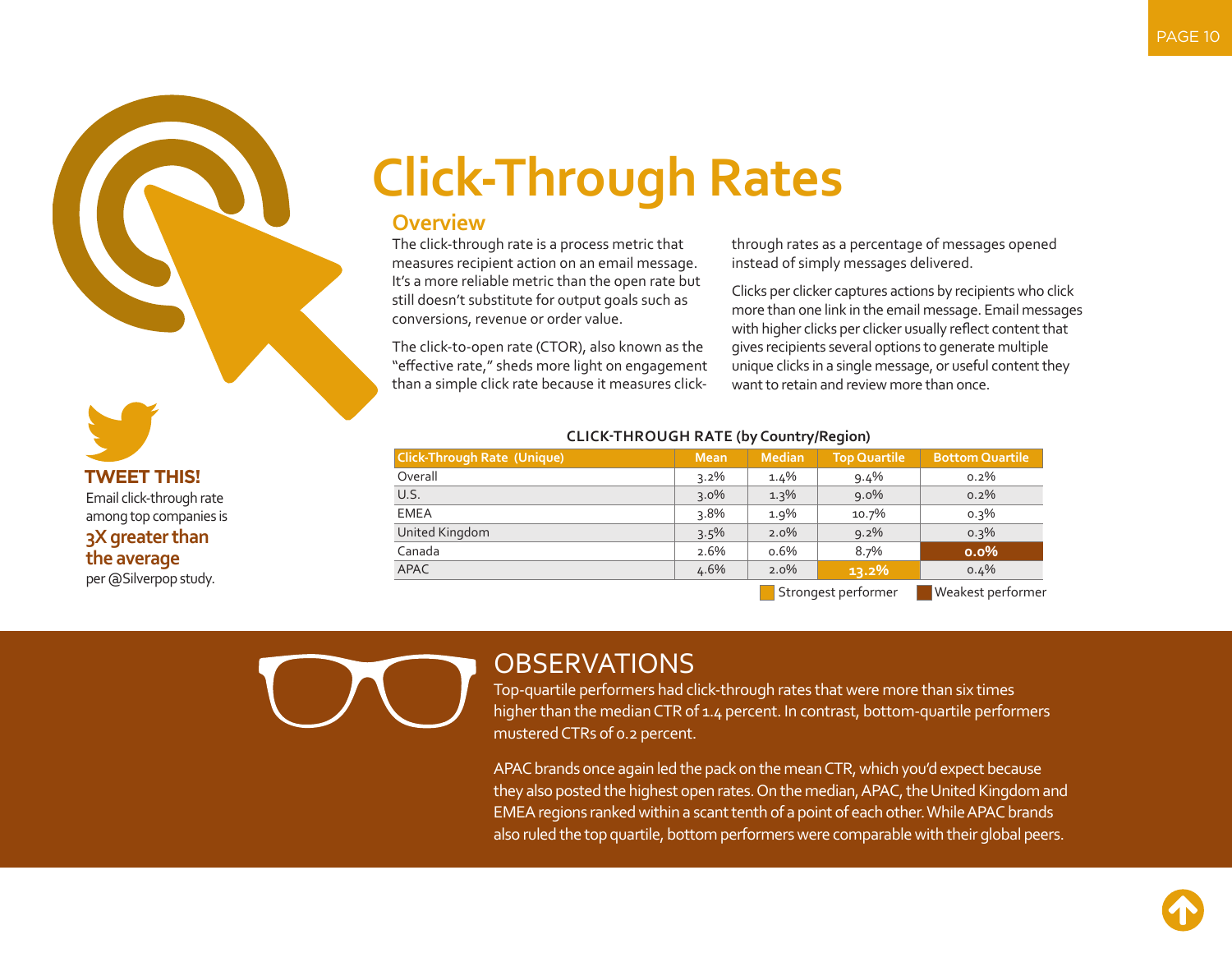<span id="page-10-0"></span>

|                                        |                        | <b>Best- and Worst-</b>  |                                               |                              |         | Click-Through Rate (Unique)              | <b>Mean</b> | <b>Median</b> | <b>Top Quartile</b> | <b>Bottom Quartile</b> |
|----------------------------------------|------------------------|--------------------------|-----------------------------------------------|------------------------------|---------|------------------------------------------|-------------|---------------|---------------------|------------------------|
| <b>Performing</b><br><b>Industries</b> |                        |                          |                                               | Automobiles & Transportation | 2.8%    | 1.0%                                     | 8.8%        | 0.0%          |                     |                        |
|                                        | Top                    |                          |                                               |                              |         | Computer Hardware & Telecommunications   | 5.7%        | 2.7%          | 16.3%               | 0.4%                   |
|                                        |                        |                          |                                               |                              |         | Computer Software & Online Services      | $3.2\%$     | $1.7\%$       | 8.9%                | 0.3%                   |
|                                        |                        | 5.4%                     | 5.3%                                          |                              |         | <b>Consumer Products</b>                 | 5.4%        | 3.1%          | 14.6%               | 0.6%                   |
|                                        |                        |                          |                                               | Lodging                      |         | Corporate Services                       | 3.4%        | 1.5%          | 10.1%               | 0.1%                   |
|                                        |                        | <b>Consumer Products</b> |                                               |                              |         | <b>Financial Services</b>                | 3.3%        | 1.6%          | 9.4%                | 0.2%                   |
|                                        | Computer Hardware 5.7% |                          |                                               |                              |         | Food Service, Sports & Entertainment     | 3.7%        | 1.5%          | 11.4%               | $0.3\%$                |
|                                        |                        |                          |                                               |                              |         | Hospitals, Healthcare & Biotech          | 4.3%        | 2.0%          | 12.5%               | 0.3%                   |
|                                        |                        |                          |                                               |                              |         | Industrial Manufacturing & Utilities     | 3.4%        | 1.6%          | 9.7%                | $0.3\%$                |
|                                        |                        |                          |                                               |                              |         | J <sup>-</sup> Insurance                 | $4.2\%$     | $1.5\%$       | 12.8%               | 0.0%                   |
|                                        |                        |                          |                                               |                              |         | Lodging, Travel Agencies & Services      | 5.3%        | 2.5%          | 15.2%               | $0.5\%$                |
|                                        |                        |                          |                                               | <b>Bottom</b>                |         | <b>Marketing Agencies &amp; Services</b> | $4.0\%$     | 1.6%          | 11.8%               | 0.2%                   |
|                                        |                        |                          |                                               |                              |         | Media & Publishing                       | 2.2%        | 1.0%          | 6.2%                | 0.2%                   |
| Automobiles 2.8%<br>Media 2.2%         |                        |                          | Nonprofits, Associations & Government         | $4.0\%$                      | 2.0%    | 11.4%                                    | 0.3%        |               |                     |                        |
|                                        |                        | <b>Retail</b>            | Real Estate, Construction & Building Products | 3.4%                         | $1.5\%$ | 9.9%                                     | 0.2%        |               |                     |                        |
|                                        |                        |                          |                                               |                              |         | Retail & Ecommerce                       | 2.9%        | 1.8%          | 7.5%                | 0.3%                   |
|                                        |                        |                          |                                               |                              | 8%      | Schools & Education                      | 4.6%        | 1.5%          | 14.5%               | 0.2%                   |
|                                        |                        |                          |                                               |                              |         |                                          |             |               | Strongest performer | Weakest performers     |

#### **CLICK-THROUGH RATE (by Industry)**

#### **OBSERVATIONS**

Emails from brands representing Computer Hardware & Telecommunications, Consumer Products, and Lodging, Travel Agencies & Services rule this comparison of verticals. This combination is likely a testament again to strong content marketing for computer hardware and high brand affinity for consumer products.

The strong performance of lodging/travel-related emails likely benefits from the typical aspirational, often visual (think beaches) and offer-heavy approach.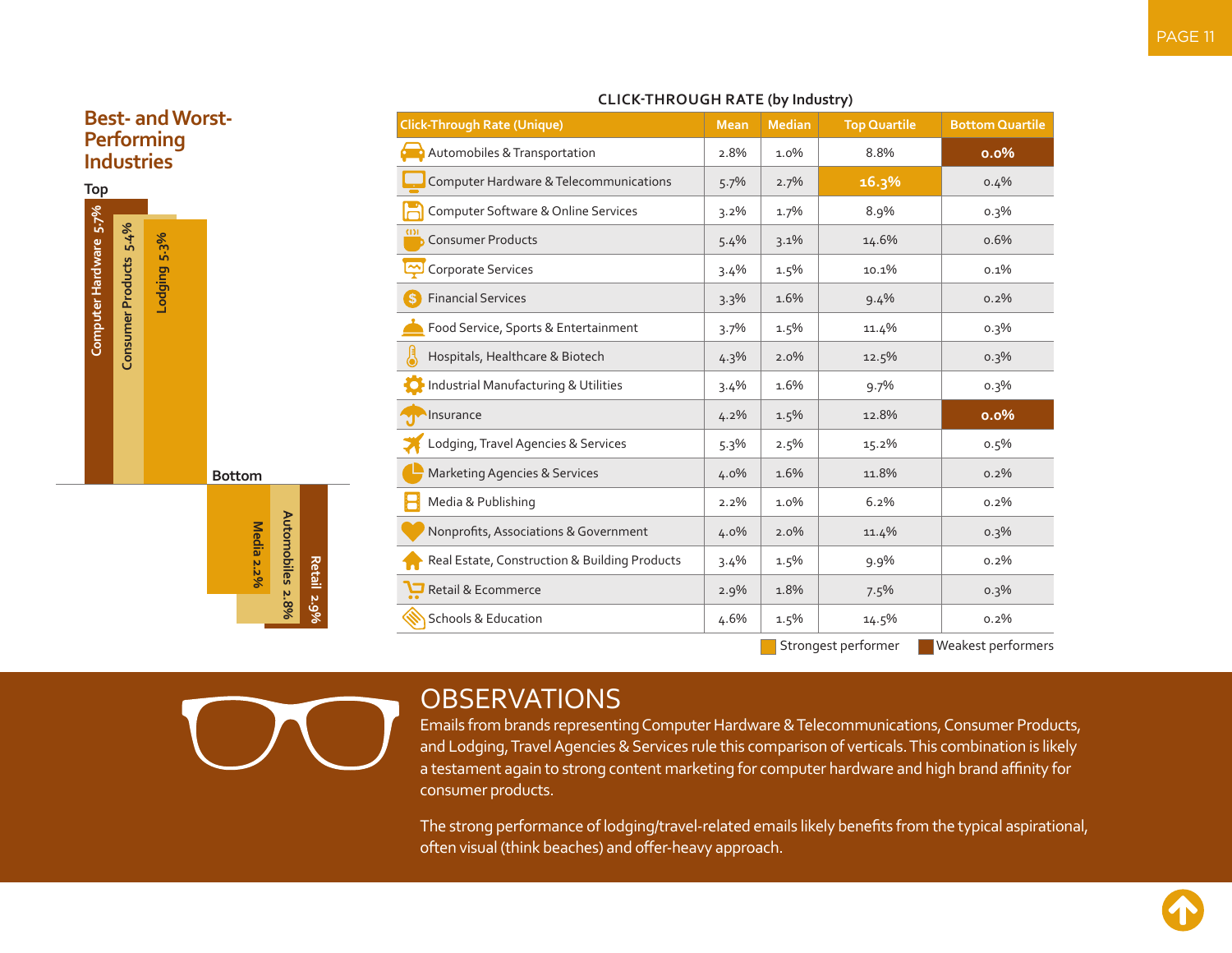<span id="page-11-0"></span>

**Top-quartile performers have transactional email click-through rates of nearly the mean and <b>3 6X the median. the mean and**

#### **CLICK-THROUGH RATE (by Message Type — Transactional vs. Nontransactional)**

| <b>Click-Through Rate</b> | <b>Mean</b> | <b>Median</b> | <b>Top Quartile</b> | <b>Bottom Quartile</b> |
|---------------------------|-------------|---------------|---------------------|------------------------|
| Overall                   | $3.2\%$     | 1.4%          | $9.4\%$             | $0.2\%$                |
| Nontransactional          | $3.2\%$     | 1.4%          | $9.2\%$             | $0.2\%$                |
| Transactional             | 10.4%       | 4.9%          | $30.2\%$            | $0.2\%$                |

#### **OBSERVATIONS**

Transactional emails easily beat their nontransactional counterparts on every metric except, interestingly, bottom-quartile performance. Given that these messages are based on data or activity, it's not a surprise to see these emails drive stronger engagement.

What's interesting is that top-quartile performers have click-through rates of nearly three times the mean and six times the median. This suggests that smart marketers are finding ways to add value through transactional messages and driving further engagement and action, such as purchasing a related product or service.

To take your emails up a notch, consider ofering an incentive for a related purchase; inviting buyers to review their purchases or join your loyalty club or user community; or linking to user information, how-to videos and other information on your site.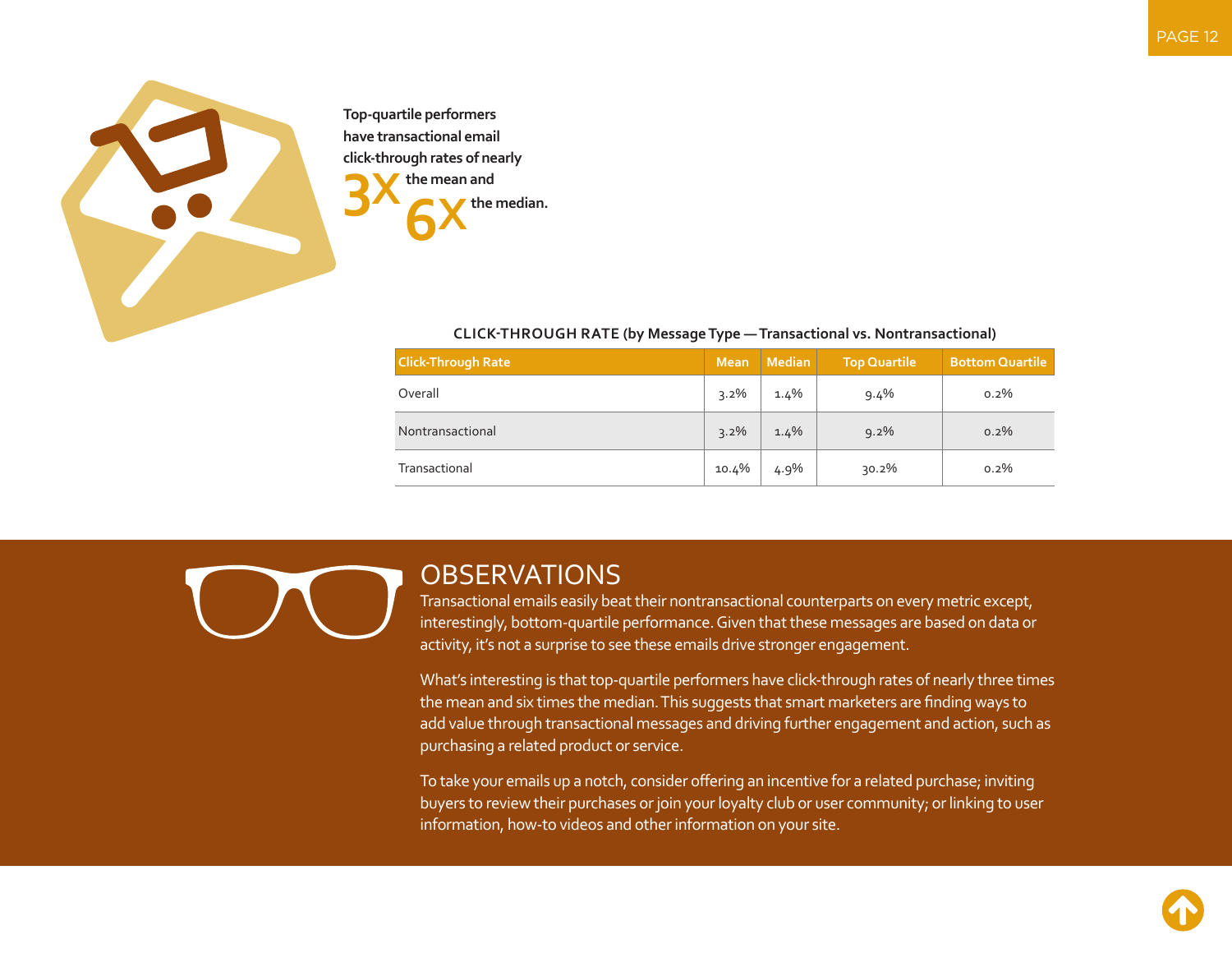<span id="page-12-0"></span>

#### **CLICK-TO-OPEN RATE (by Country/Region)**

| <b>Click-to-Open Rate</b> | <b>Mean</b> | Median  | <b>Top Quartile</b> | <b>Bottom Quartile</b> |
|---------------------------|-------------|---------|---------------------|------------------------|
| Overall                   | 12.6%       | $9.4\%$ | 28.7%               | 1.9%                   |
| U.S.                      | 11.8%       | 8.5%    | 27.2%               | 1.9%                   |
| <b>EMEA</b>               | 15.9%       | 13.1%   | 33.6%               | 3.1%                   |
| United Kingdom            | 13.6%       | 11.2%   | 29.5%               | 2.1%                   |
| Canada                    | $9.9\%$     | 6.7%    | 26.0%               | 0.0%                   |
| <b>APAC</b>               | 14.2%       | 10.4%   | 32.3%               | 2.6%                   |
|                           |             |         | Strongest performer | Weakest performer      |
|                           |             |         |                     |                        |



#### **OBSERVATIONS**

This time, brands in EMEA countries took top honors on all measurements for this metric. Top-quartile performers were especially productive, notching rates across the board that were three to four times higher than the median rates.

If your CTOR is subpar or merely average, try analyzing your actual clicks per link in several messages. Establish any patterns and trends for which types of links (e.g., CTA buttons, product photos or text links), location, design, etc. drive higher click-through rates than others. Then use the link analysis combined with the overall CTOR to make assumptions about content, layout and offers that drive the highest engagement consistently.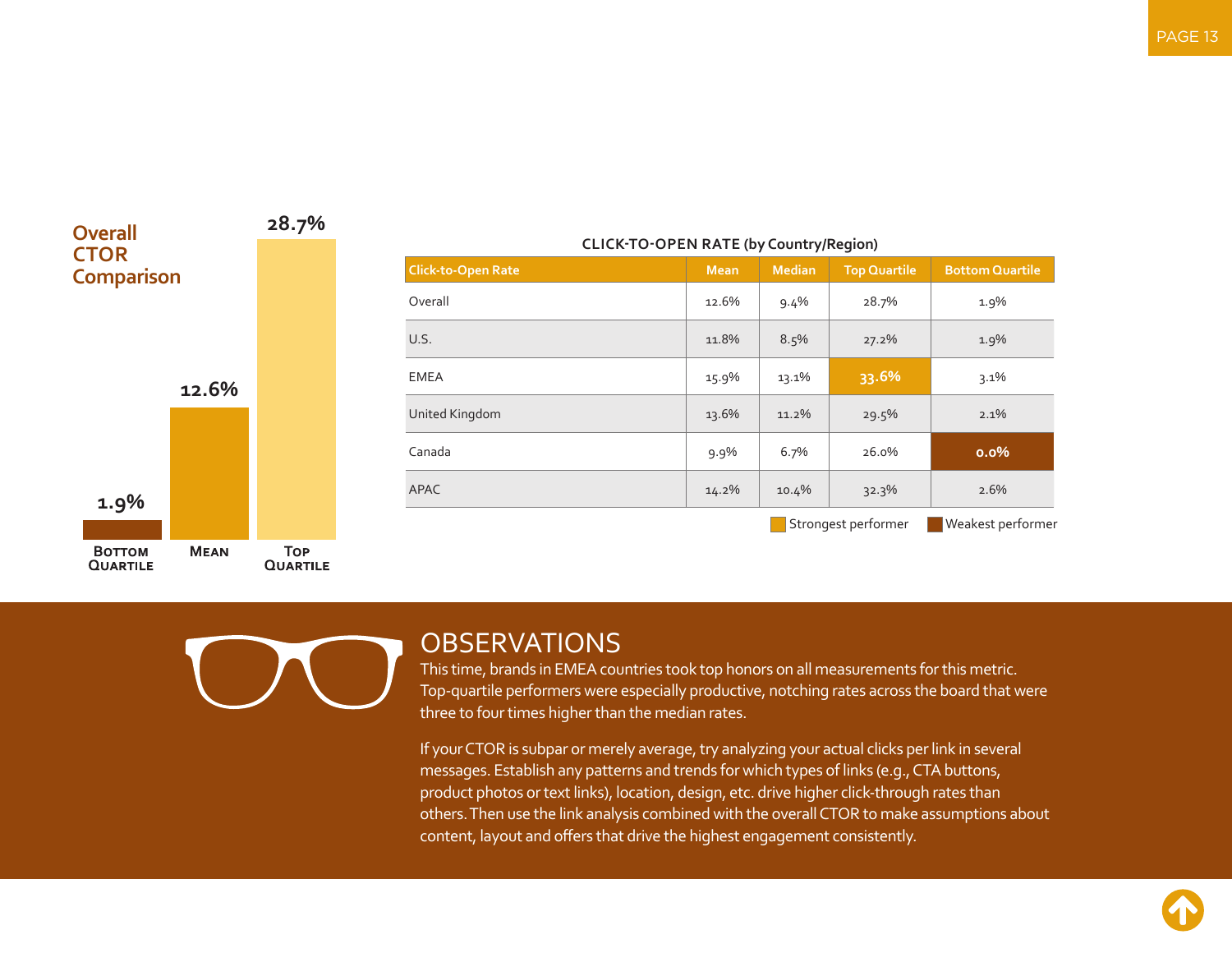| <b>Click-to-Open Rate (Unique)</b>            | <b>Mean</b> | <b>Median</b> | <b>Top Quartile</b> | <b>Bottom Quartile</b> |
|-----------------------------------------------|-------------|---------------|---------------------|------------------------|
| Automobiles & Transportation                  | 8.4%        | 5.3%          | 21.9%               | 0.3%                   |
| Computer Hardware & Telecommunications        | 17.0%       | 12.8%         | 39.2%               | 2.5%                   |
| Computer Software & Online Services           | 12.8%       | 10.0%         | 28.5%               | 2.1%                   |
| <b>Consumer Products</b>                      | 16.8%       | 14.5%         | 33.8%               | 4.2%                   |
| ŒЛ<br>Corporate Services                      | 11.8%       | 7.5%          | 29.7%               | 1.0%                   |
| <b>Financial Services</b>                     | 12.5%       | 9.2%          | 28.7%               | 1.8%                   |
| `\$<br>Food Service, Sports & Entertainment   | 14.0%       | 10.0%         | 32.5%               | 2.6%                   |
| Hospitals, Healthcare & Biotech               | 14.8%       | 10.1%         | 35.2%               | 2.1%                   |
| Industrial Manufacturing & Utilities          | 11.5%       | 8.5%          | 25.7%               | 2.4%                   |
| Insurance                                     | 12.6%       | 7.3%          | 33.6%               | 0.2%                   |
| Lodging, Travel Agencies & Services           | 14.9%       | 12.0%         | 31.6%               | 2.9%                   |
| <b>Marketing Agencies &amp; Services</b>      | 13.1%       | 8.9%          | 31.2%               | 2.0%                   |
| Media & Publishing                            | 11.2%       | 8.3%          | 25.4%               | 1.7%                   |
| Nonprofits, Associations & Government         | 12.2%       | 8.9%          | 27.8%               | 1.9%                   |
| Real Estate, Construction & Building Products | 11.1%       | 7.4%          | 27.8%               | 1.1%                   |
| Retail & Ecommerce                            | 14.3%       | 12.3%         | 28.4%               | 3.5%                   |
| <b>Schools &amp; Education</b>                | 12.5%       | 7.9%          | 31.6%               | 1.7%                   |

#### **CLICK-TO-OPEN RATE (by Industry)**

Strongest performer Weakest performer

<span id="page-13-0"></span>**TWEET THIS! Want to better measure email efectiveness?** Look beyond basic open and click metrics.

#### **OBSERVATIONS**

While Consumer Products and Computer Hardware tallied the highest mean click-to-open rates, note the stronger performance for Retail and Ecommerce emails on this combination metric compared to opens and clicks alone.

Also, while Retail's performance is middle-of-the-pack among top verticals, its bottom-quartile brands performed better than all but one other vertical: Consumer Products. This highlights the need to look beyond simple opens and clicks to measure engagement and effectiveness.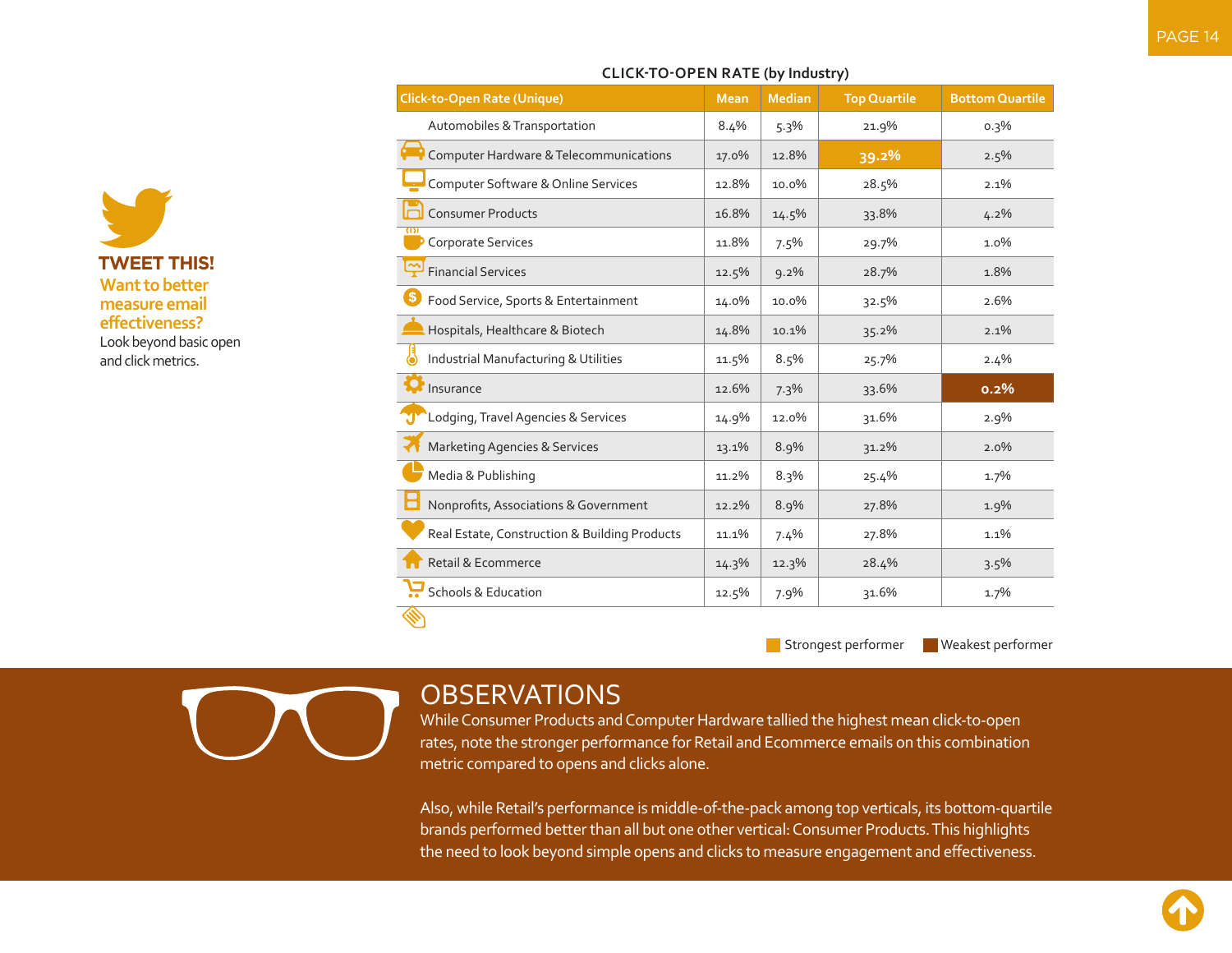<span id="page-14-0"></span>

#### **CLICK-TO-OPEN RATE (by Message Type — Transactional vs. Nontransactional)**

| <b>Click-Through Rate</b> | <b>Mean</b> | <b>Median</b> | <b>Top Quartile</b> | <b>Bottom Quartile</b> |
|---------------------------|-------------|---------------|---------------------|------------------------|
| Overall                   | 12.6%       | 9.4%          | 28.7%               | $1.9\%$                |
| Nontransactional          | 12.5%       | 9.4%          | 28.5%               | $1.9\%$                |
| Transactional             | 20.1%       | 13.0%         | 51.2%               | 0.8%                   |

### **OBSERVATIONS**

Top-quartile performers see more than one-half of transactional messages opened with a click. The click-to-open rate for transactional messages emphasizes the need to look for opportunities to create an even deeper level of engagement.

If you aren't in the top quartile of brands on your transactional messages, add a call to action to your messages, thus doing more than just letting customers know their orders have shipped by giving them a chance to interact while they're highly engaged. This might include product usage guides, customized recommendations or an invitation to join your email program.

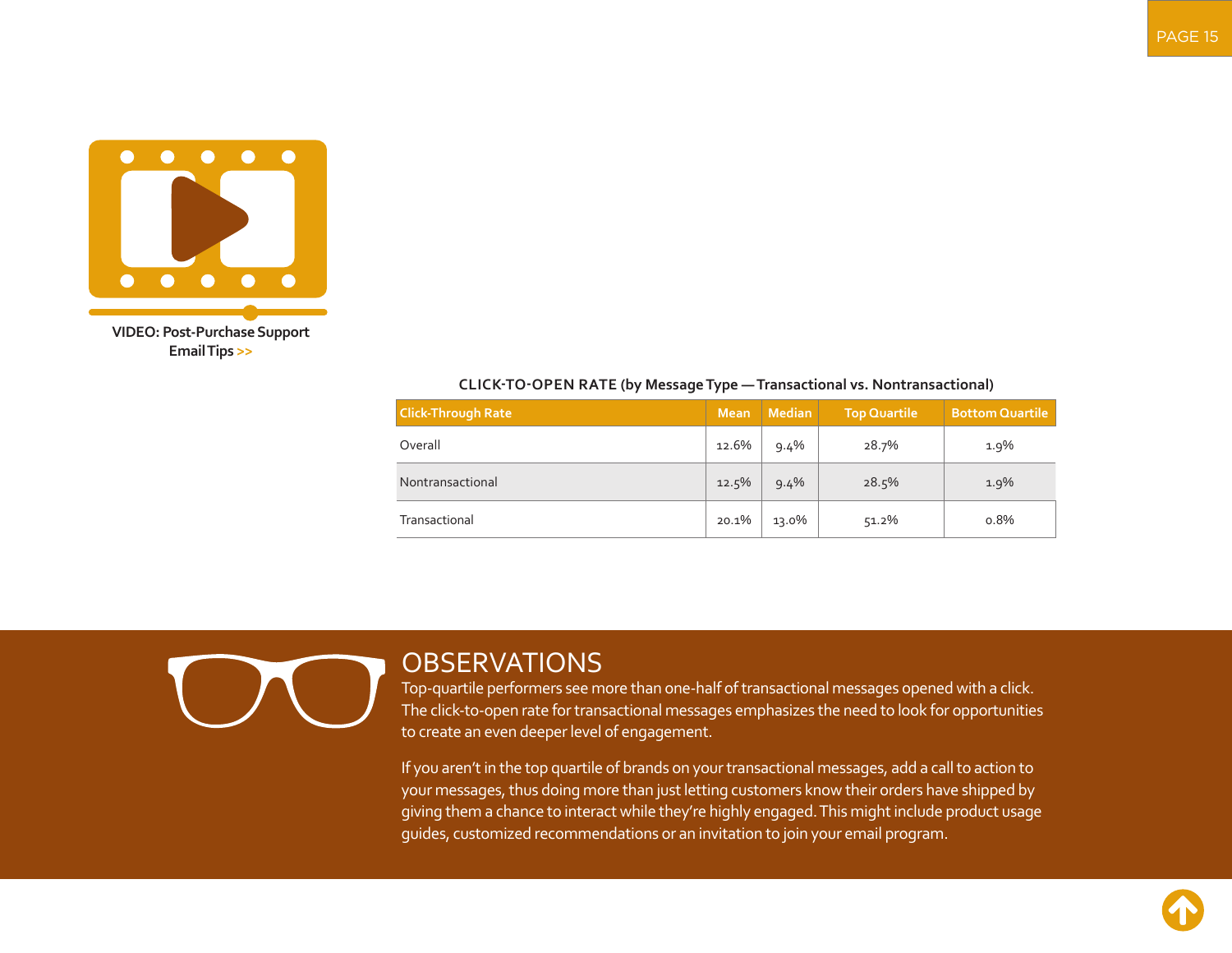#### <span id="page-15-0"></span>**Clicks per Clicker, 2013 vs. 2014**



### **Clicks per Clicker Mean Mean Mean Median Top Quartile Bottom Quartile** Overall 1.58 1.36 2.51 1.08 U.S. 1.64 1.37 2.69 1.09 EMEA 1.45 1.45 1.33 2.06 1.07 United Kingdom 1.46 1.33 2.08 1.08 Canada 1.4 1.27 2.06 **1** APAC 1.13 **1.13** 1.45 **3.11** 1.13 2013 2014 2014 2014 2015 2014 2014 2015 2017 2017 2018 2017 2017 2018 2019 2017 2017 2018 2019 2017 2017 2018

#### **CLICKS PER CLICKER (by Country/Region)**

#### **OBSERVATIONS**

Brands in APAC countries once again claimed the lead on all measurements of this metric, which measures the number of links clicked or times a link is clicked per individual and indicates reader interest.

We had expected to see clicks fall as readers transition from desktop to mobile email reading, a move which could introduce more friction because the smaller screens make old-style email formats difficult to read and act on.

Instead, we're seeing the opposite. Perhaps the simplicity of offering only two or three calls to action in a streamlined or responsive design takes the friction out of reading and clicking and is leading to more clicks on average.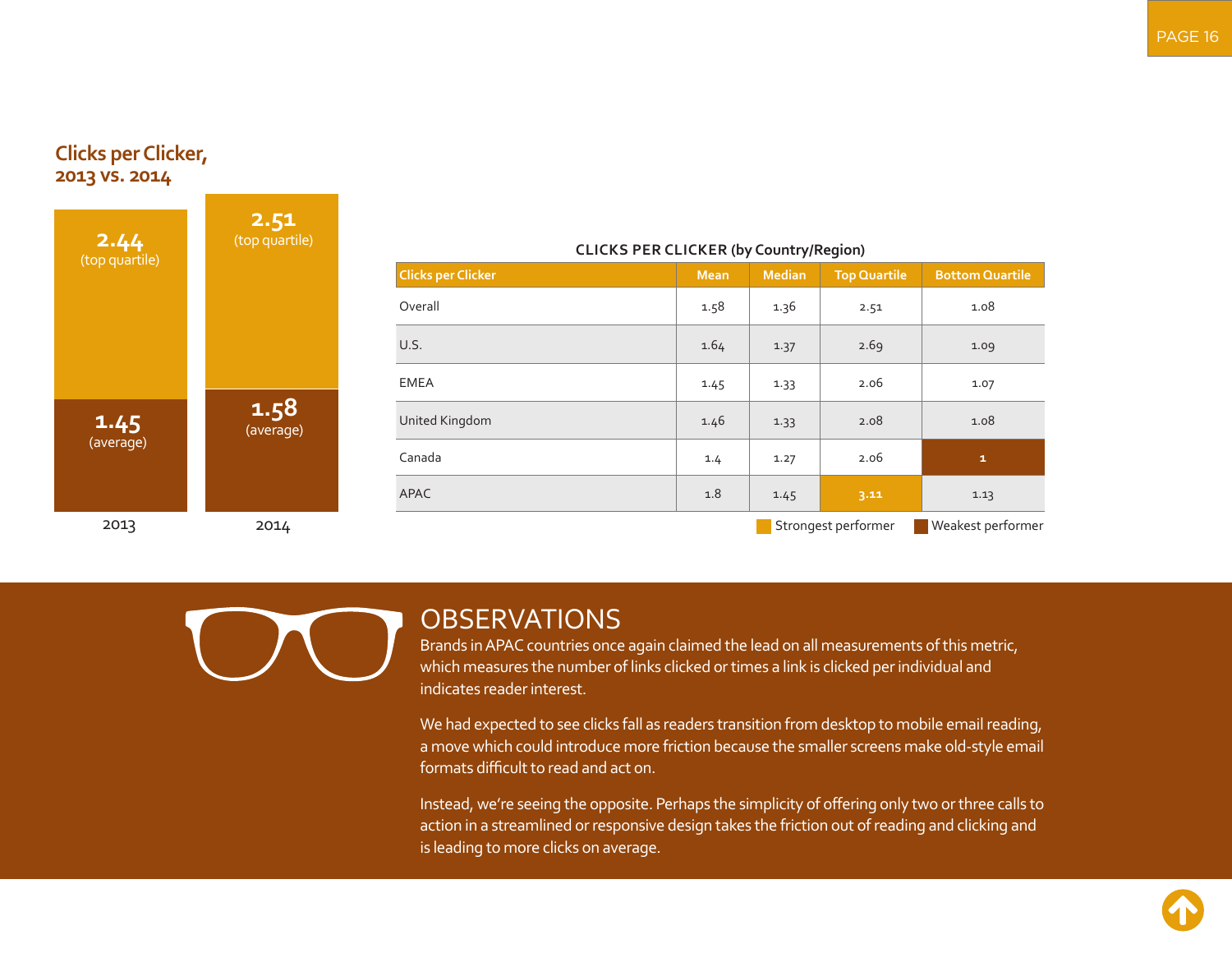| <b>Clicks per Clicker</b>                     | <b>Mean</b> | <b>Median</b> | <b>Top Quartile</b> | <b>Bottom Quartile</b> |
|-----------------------------------------------|-------------|---------------|---------------------|------------------------|
| Automobiles & Transportation                  | 1.46        | 1.27          | 2.31                | 1.00                   |
| Computer Hardware & Telecommunications        | 2.02        | 1.52          | 3.85                | 1.12                   |
| Computer Software & Online Services           | 1.50        | 1.30          | 2.31                | 1.04                   |
| (1)1<br><b>Consumer Products</b>              | 1.54        | 1.44          | 2.12                | 1.14                   |
| Corporate Services                            | 1.83        | 1.50          | 3.21                | 1.06                   |
| <b>Financial Services</b>                     | 1.51        | 1.33          | 2.30                | 1.04                   |
| Food Service, Sports & Entertainment          | 1.49        | 1.33          | 2.22                | 1.05                   |
| Hospitals, Healthcare & Biotech               | 1.63        | 1.44          | 2.53                | 1.00                   |
| Industrial Manufacturing & Utilities          | 1.56        | 1.38          | 2.35                | 1.09                   |
| Insurance                                     | 1.86        | 1.45          | 3.41                | 1.07                   |
| Lodging, Travel Agencies & Services           | 1.51        | 1.38          | 2.10                | 1.14                   |
| <b>Marketing Agencies &amp; Services</b>      | 1.50        | 1.31          | 2.29                | 1.08                   |
| Media & Publishing                            | 1.65        | 1.38          | 2.72                | 1.08                   |
| Nonprofits, Associations & Government         | 1.62        | 1.35          | 2.69                | 1.08                   |
| Real Estate, Construction & Building Products | 1.52        | 1.27          | 2.46                | 1.05                   |
| Retail & Ecommerce<br>$\bullet$               | 1.46        | 1.35          | 1.99                | 1.14                   |
| <b>Schools &amp; Education</b>                | 1.72        | 1.40          | 2.95                | 1.07                   |
|                                               |             |               | Strongest performer | Weakest performers     |

#### **CLICKS PER CLICKER (by Industry)**

#### <span id="page-16-0"></span>**Industries Averaging 3+ Clicks per Clicker\***

**3.85 3.41 3.21 Computer Hardware & Telecommunications Insurance Corporate Services**

**(\*top-quartile performers)**

**OBSERVATIONS** 

B2B verticals performed well in this comparison, especially Computer Hardware and Corporate Services, where the top performers essentially doubled the medians in each vertical.

Again, as with the open and click findings, we expect richer content is driving deeper engagement, with material such as best practices, user tips and industry news supplementing or even replacing sales-focused copy. These verticals also illustrate that giving readers more than a single reason to click helps improve engagement.

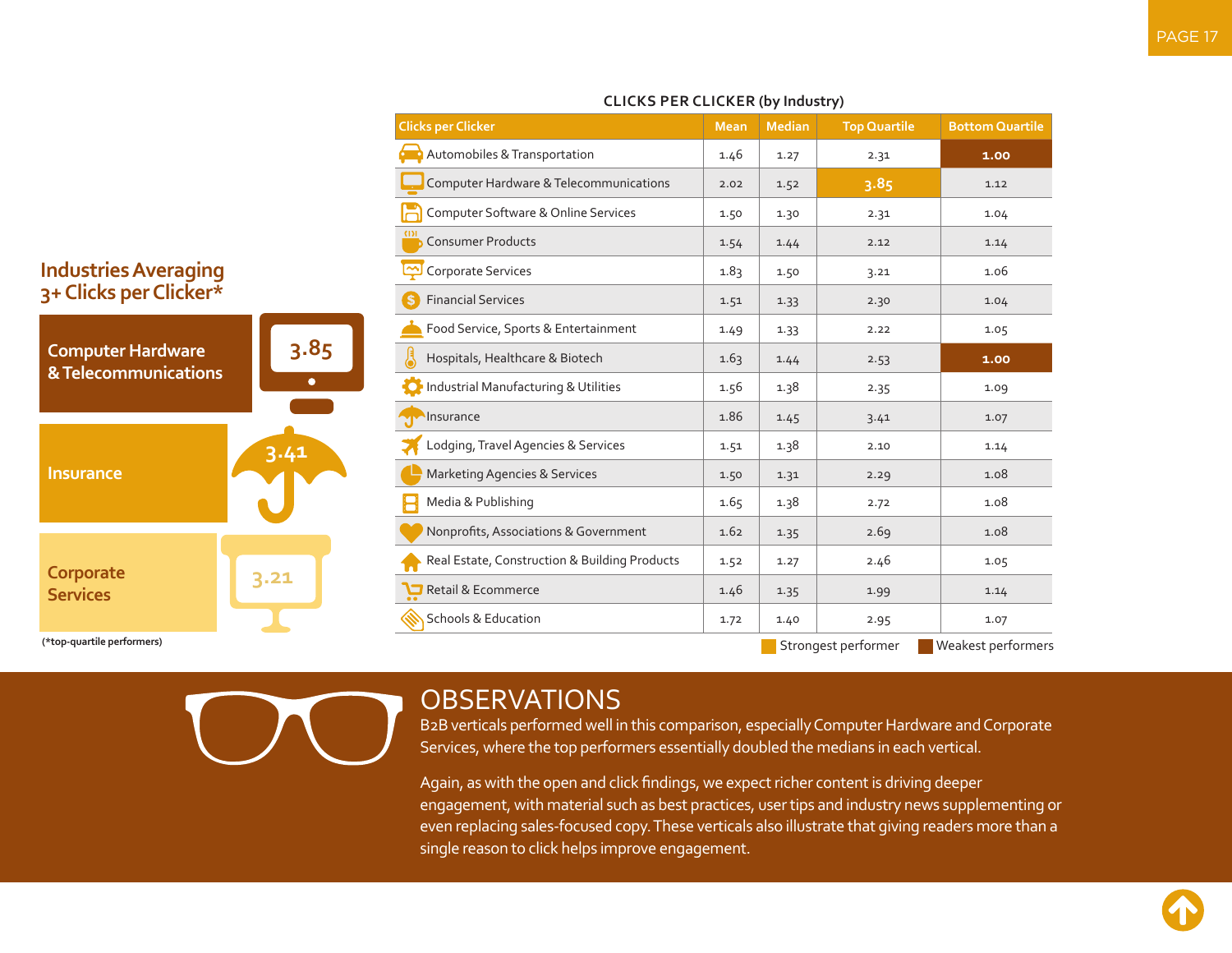<span id="page-17-0"></span>

# **List Churn Metrics**

#### **Overview**

These metrics reveal reader disengagement and discontent, as well as providing insights into your list-management practices. Rising unsubscribe rates might tell you your email program doesn't match what subscribers expected when they signed up or that they find it easier to unsubscribe or go inactive than to update their data. Hard bounces can indicate you're not eliminating bad email addresses vigorously enough at opt-in and practicing good, ongoing list hygiene.

As with the open rate, the unsubscribe rate is most useful as a trend indicator. Even the lowest-performing marketers generate unsubscribe rates well below 1 percent. But is that rate going up or down? If your unsubscribe rate rises over time or remains constant while spam complaints increase, you're dealing with subscriber rebellion.

| <b>Hard Bounce Rate</b> | <b>Mean</b> | <b>Median</b> | <b>Top Quartile</b> | <b>Bottom Quartile</b> |
|-------------------------|-------------|---------------|---------------------|------------------------|
| Overall                 | 0.547%      | 0.021%        | $0.00000\%$         | 2.114%                 |
| U.S.                    | 0.568%      | 0.0260%       | 0.00000%            | 2.185%                 |
| <b>EMEA</b>             | 0.563%      | 0.008%        | 0.00000%            | 2.200%                 |
| United Kingdom          | 0.481%      | 0.016%        | 0.00000%            | 1.865%                 |
| Canada                  | 0.272%      | $0.000\%$     | 0.00000%            | 1.085%                 |
| <b>APAC</b>             | 0.804%      | 0.080%        | 0.00234%            | 2.979%                 |

#### **HARD BOUNCE RATE (by Country/Region)**



#### **OBSERVATIONS**

U.S., U.K., and EMEA-based companies have similar mean hard bounce rates, while Canada is well below them, and APAC companies are way above.

With the enactment of CASL (Canada's Anti-Spam Law) in 2014, many Canadian companies took the step to re-opt-in their email subscribers. This practice and other related hygiene steps clearly drove down a hard-bounce rate that is about half of the three other regions.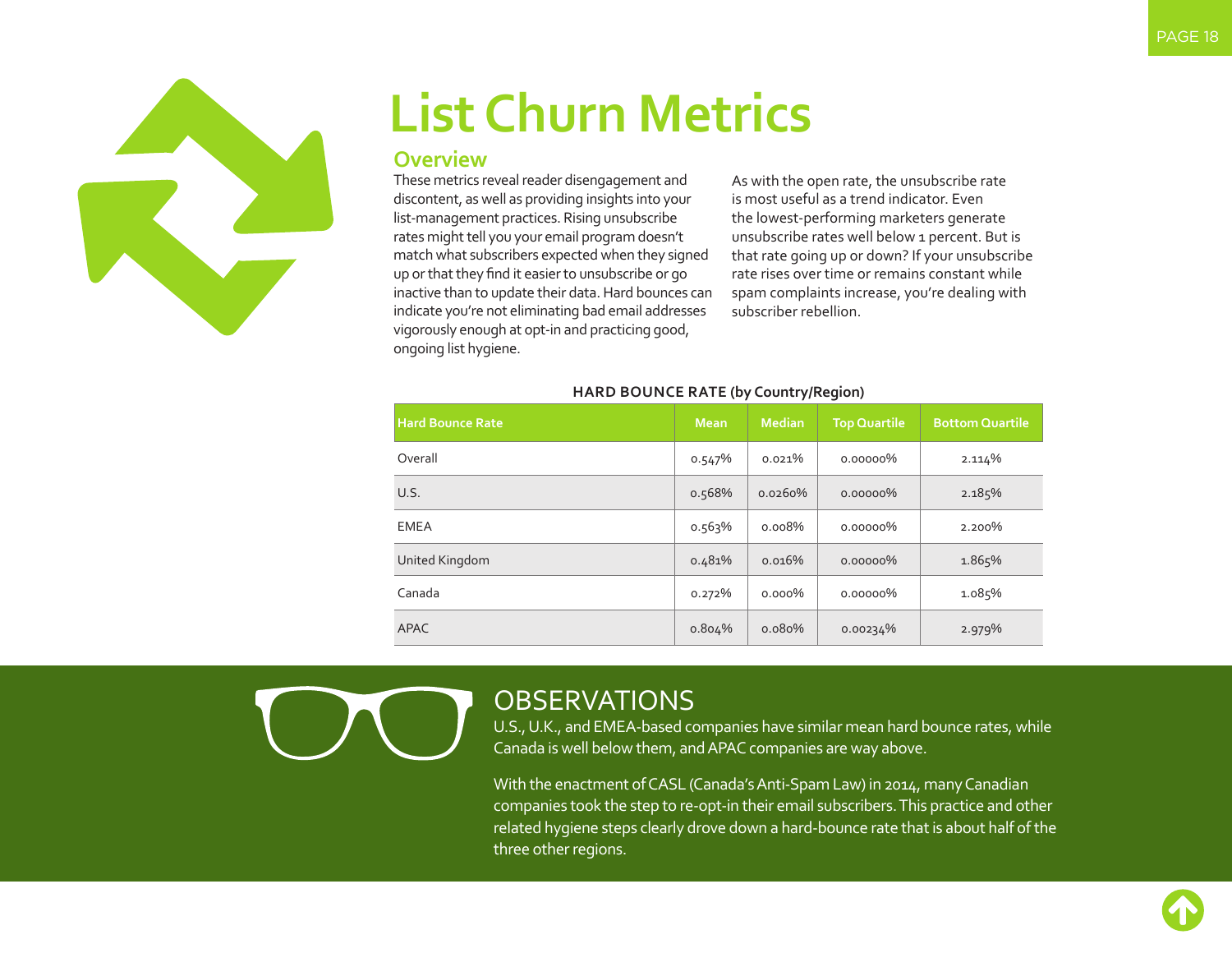<span id="page-18-0"></span>

|                    |                                 | <b>Hard Bounce Rate</b>                       | <b>Mean</b> | <b>Median</b> | <b>Top Quartile</b> | <b>Bottom Quartile</b> |
|--------------------|---------------------------------|-----------------------------------------------|-------------|---------------|---------------------|------------------------|
|                    |                                 | Automobiles & Transportation                  | 0.815%      | 0.051%        | 0.00000%            | 3.051%                 |
|                    |                                 | Computer Hardware & Telecommunications        | 0.975%      | 0.232%        | 0.01249%            | 3.346%                 |
|                    |                                 | Computer Software & Online Services           | 0.592%      | 0.047%        | 0.00000%            | 2.218%                 |
|                    |                                 | <b>CDI</b><br><b>Consumer Products</b>        | 0.541%      | 0.026%        | $0.00000\%$         | 2.072%                 |
|                    | Industrial<br>Manufacturing     | Corporate Services                            | 0.756%      | 0.109%        | 0.00000%            | 2.725%                 |
|                    | & Utilities                     | <b>Financial Services</b>                     | 0.615%      | 0.007%        | 0.00000%            | 2.373%                 |
| <b>Hard Bounce</b> | 1.28%                           | Food Service, Sports & Entertainment          | 0.678%      | $0.034\%$     | 0.00000%            | 2.600%                 |
| Rate               | Hospitals, Healthcare & Biotech | 0.926%                                        | 0.111%      | 0.00006%      | 3.375%              |                        |
| <b>Comparison</b>  |                                 | Industrial Manufacturing & Utilities          | 1.285%      | 0.120%        | 0.00000%            | 4.811%                 |
|                    |                                 | Insurance                                     | 0.885%      | 0.121%        | 0.00000%            | 3.200%                 |
|                    |                                 | Lodging, Travel Agencies & Services           | 0.522%      | 0.043%        | 0.00037%            | 1.953%                 |
| Overall<br>Average |                                 | <b>Marketing Agencies &amp; Services</b>      | 1.086%      | 0.041%        | 0.00000%            | 4.201%                 |
| 0.55%              |                                 | Media & Publishing                            | 0.265%      | $0.010\%$     | 0.00000%            | 1.031%                 |
| Retail &           |                                 | Nonprofits, Associations & Government         | 0.503%      | 0.043%        | 0.00000%            | 1.892%                 |
| Ecommerce          |                                 | Real Estate, Construction & Building Products | 0.723%      | 0.041%        | 0.00000%            | 2.720%                 |
| 0.26%              |                                 | Retail & Ecommerce                            | 0.256%      | 0.013%        | 0.00001%            | $1.004\%$              |
|                    |                                 | <b>Schools &amp; Education</b>                | 0.820%      | 0.069%        | 0.00000%            | 3.086%                 |

#### **HARD BOUNCE RATE (by Industry)**

**OBSERVATIONS** 

Mean hard bounce rates vary widely by industry, from a low of 0.26 percent for Retail & Ecommerce companies to a high of 1.28 percent for Industrial Manufacturing & Utilities organizations. These diferences are likely a simple result of frequency and math.

It's not uncommon for retail companies to send core broadcast emails three to five times a week, while manufacturing might not even send that many emails per month. When emails are sent more frequently, hard bounces are processed more. This reduces the per-send rate but not the overall amount.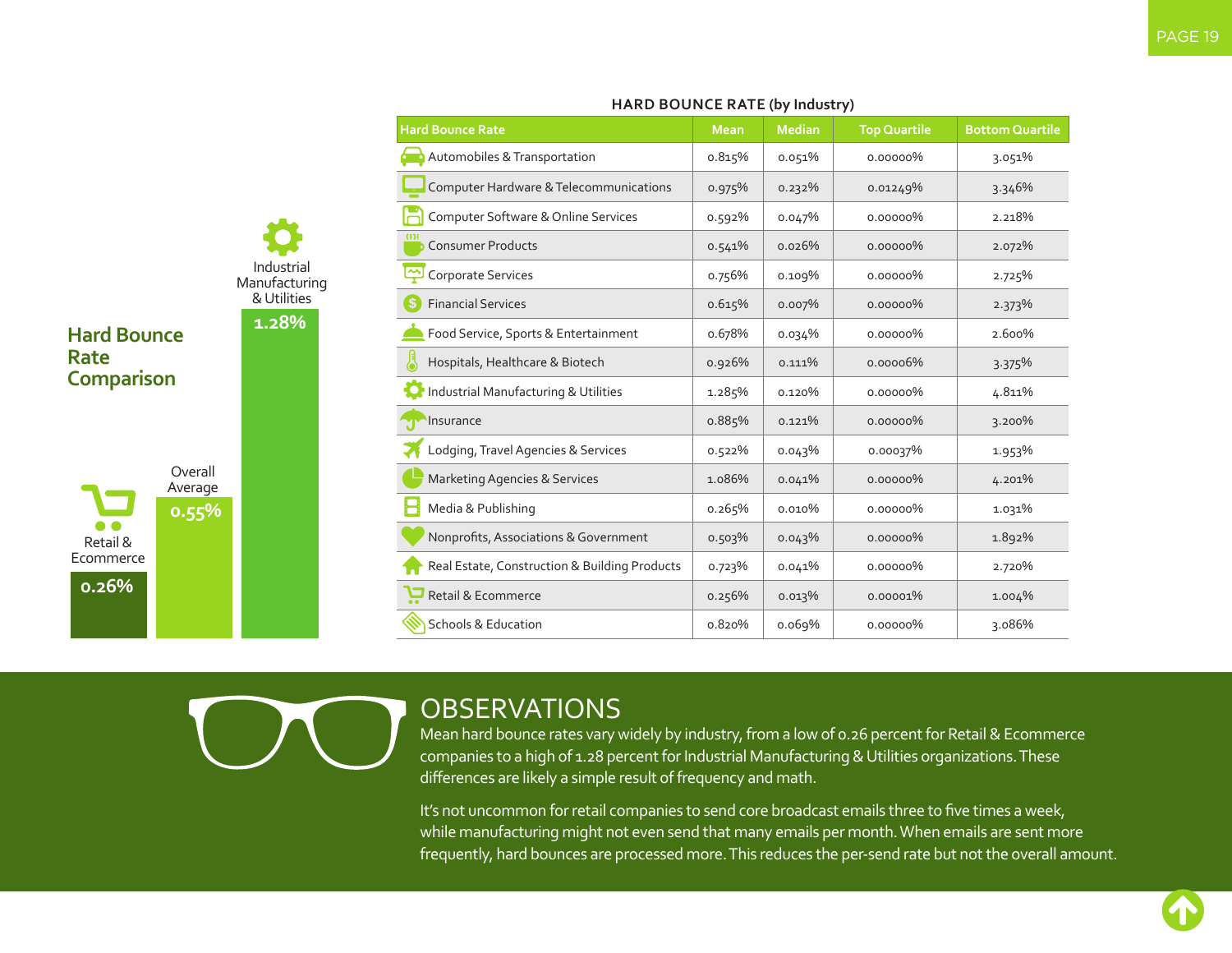<span id="page-19-0"></span>

**average** per

@Silverpop's Email Benchmark Study

#### **UNSUBSCRIBE RATE (by Country/Region)**

| <b>Unsubscribe Rate</b> | <b>Mean</b> | <b>Median</b> | <b>Top Quartile</b> | <b>Bottom Quartile</b> |
|-------------------------|-------------|---------------|---------------------|------------------------|
| Overall                 | 0.130%      | 0.021%        | 0.00000%            | 0.452%                 |
| U.S.                    | 0.131%      | 0.021%        | $0.00000\%$         | 0.454%                 |
| <b>EMEA</b>             | 0.159%      | $0.030\%$     | 0.00000%            | 0.546%                 |
| United Kingdom          | 0.124%      | 0.028%        | $0.00000\%$         | 0.414%                 |
| Canada                  | 0.060%      | $0.000\%$     | $0.00000\%$         | 0.234%                 |
| <b>APAC</b>             | 0.113%      | 0.014%        | 0.00000%            | 0.416%                 |

#### **OBSERVATIONS**

Mean unsubscribe rates are fairly close across the regions except for the outlier Canada. As with the lower hard bounce rate, many Canadian companies deployed re-opt-in campaigns that required recipients to click a link to re-confirm their subscription. This would dramatically reduce database size but also reduce subscriber-driven opt-outs.

With even bottom-quartile performers averaging an unsubscribe rate less than 0.5 percent, you might be tempted to downplay this metric, but make sure you understand how unsubscribes impact your database growth. Improving your unsubscribe rate just 0.1 percent would save 1,000 subscribers every time you send to a database of 1 million people. That's more than 100,000 contacts retained over the course of a year if you're sending four emails per week.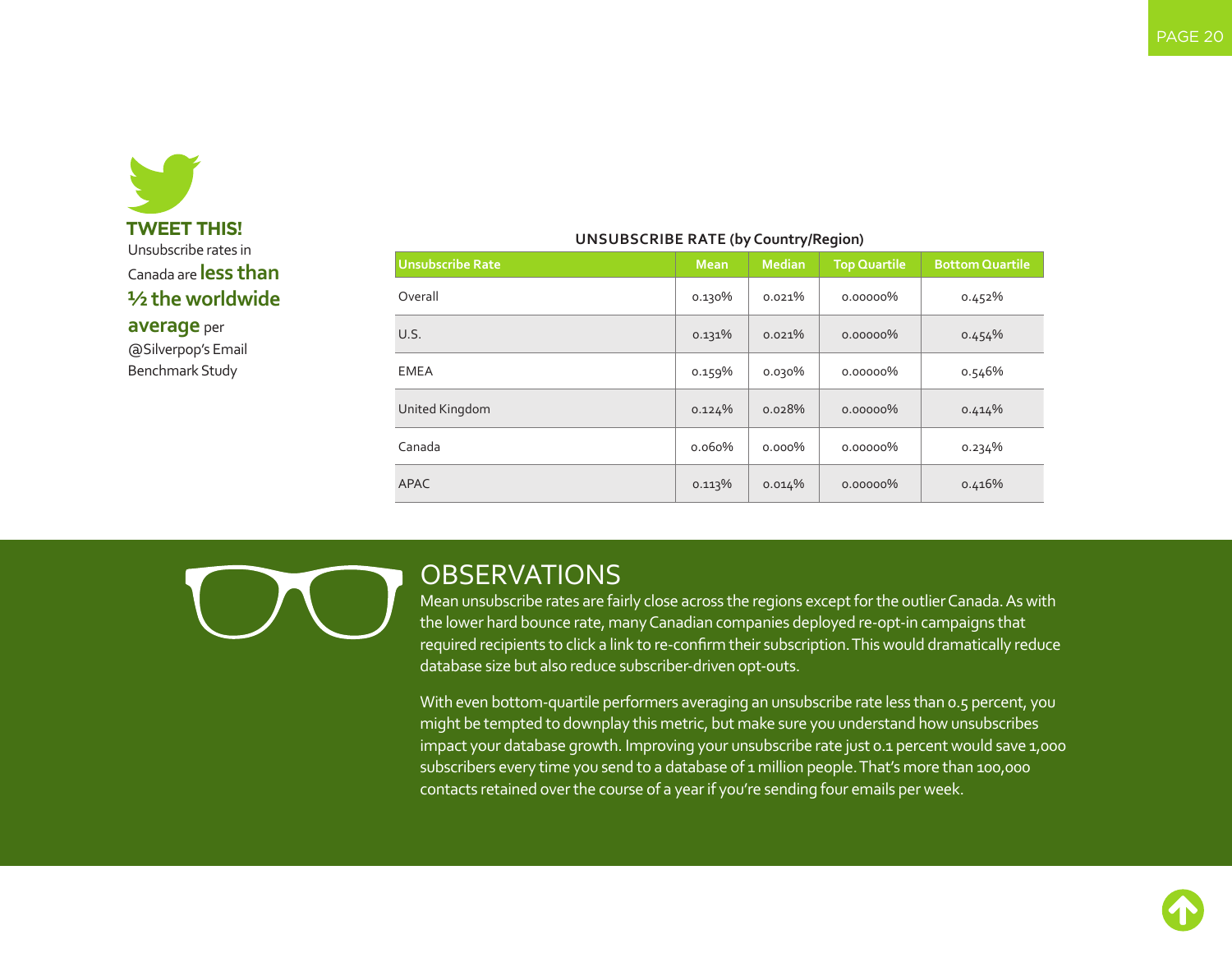| <b>Unsubscribe Rate</b>                       | <b>Mean</b> | <b>Median</b> | <b>Top Quartile</b> | <b>Bottom Quartile</b> |
|-----------------------------------------------|-------------|---------------|---------------------|------------------------|
| Automobiles & Transportation                  | 0.074%      | $0.000\%$     | 0.00000%            | 0.264%                 |
| Computer Hardware & Telecommunications        | 0.105%      | $0.000\%$     | 0.00000%            | 0.393%                 |
| Computer Software & Online Services           | 0.131%      | $0.000\%$     | 0.00000%            | 0.477%                 |
| ŒО<br><b>Consumer Products</b>                | 0.178%      | 0.056%        | 0.00000%            | 0.567%                 |
| Corporate Services                            | 0.175%      | 0.049%        | 0.00000%            | 0.561%                 |
| <b>Financial Services</b>                     | 0.204%      | 0.049%        | 0.00000%            | 0.681%                 |
| Food Service, Sports & Entertainment          | 0.170%      | 0.064%        | 0.00000%            | 0.535%                 |
| Hospitals, Healthcare & Biotech               | 0.109%      | 0.007%        | 0.00000%            | 0.391%                 |
| Industrial Manufacturing & Utilities          | 0.187%      | 0.055%        | 0.00000%            | 0.600%                 |
| Insurance                                     | 0.141%      | $0.000\%$     | 0.00000%            | 0.512%                 |
| Lodging, Travel Agencies & Services           | 0.145%      | 0.043%        | 0.00000%            | 0.473%                 |
| <b>Marketing Agencies &amp; Services</b>      | 0.216%      | 0.058%        | 0.00000%            | 0.703%                 |
| Media & Publishing                            | 0.061%      | 0.007%        | 0.00000%            | 0.222%                 |
| Nonprofits, Associations & Government         | 0.133%      | 0.029%        | 0.00000%            | 0.443%                 |
| Real Estate, Construction & Building Products | 0.331%      | 0.128%        | 0.00047%            | 1.030%                 |
| Retail & Ecommerce                            | 0.095%      | 0.038%        | 0.00197%            | 0.288%                 |
| <b>Schools &amp; Education</b>                | 0.225%      | 0.083%        | 0.00000%            | 0.690%                 |

#### **UNSUBSCRIBE RATE (by Industry)**

<span id="page-20-0"></span>

**VIDEO: Tips for Building Out An [Unsubscribe Preference Center >>](https://www.youtube.com/watch?v=2AHQ05D6UgQ&list=PLesTKyLykrrUeu4u1cDLIYWB2iRKjgy7O&index=52)**

#### **OBSERVATIONS**

As with hard bounces, mean unsubscribe rates vary widely by industry, from a low of 0.06 percent for Media & Publishing companies to a high of 0.33 percent for Real Estate, Construction & Building Products organizations.

Similar to hard bounce rates, these industry diferences are most likely driven not by marketing practices or subscriber demographics but rather email frequency. Much like retailers, many publishers send email daily or multiple times per week, while real estate and related companies likely send only a few times per month. Again, this can lead to a large diference in unsubscribe rate per send.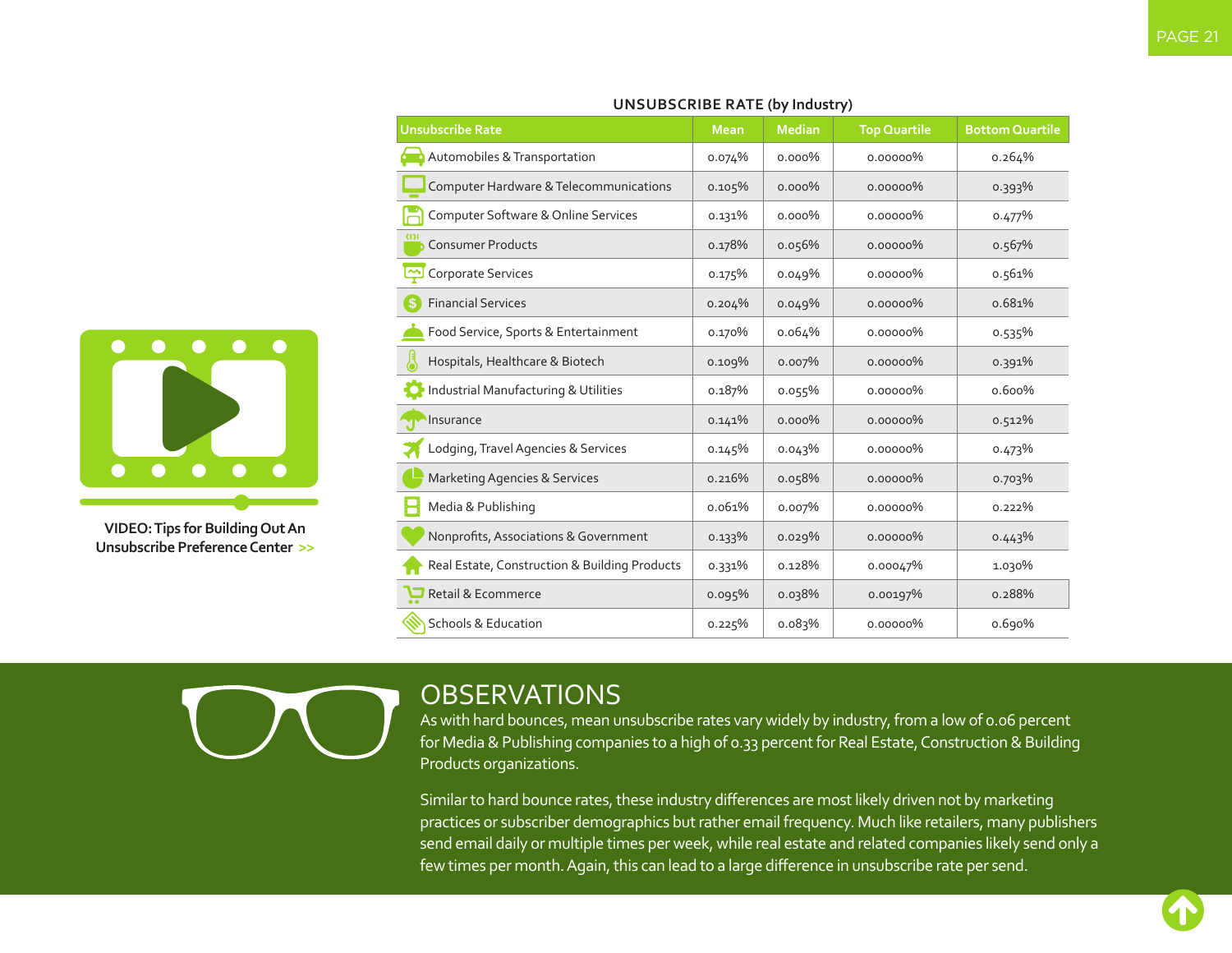<span id="page-21-0"></span>

| <b>COMPLAINT RATE (by Country/Region)</b> |             |               |                     |                        |  |  |  |
|-------------------------------------------|-------------|---------------|---------------------|------------------------|--|--|--|
| <b>Complaint Rate</b>                     | <b>Mean</b> | <b>Median</b> | <b>Top Quartile</b> | <b>Bottom Quartile</b> |  |  |  |
| Overall                                   | 0.027%      | $0.000\%$     | 0.00000%            | 0.095%                 |  |  |  |
| U.S.                                      | 0.028%      | 0.003%        | 0.00000%            | 0.097%                 |  |  |  |
| <b>EMEA</b>                               | 0.030%      | $0.000\%$     | $0.00000\%$         | 0.112%                 |  |  |  |
| United Kingdom                            | 0.023%      | $0.000\%$     | $0.00000\%$         | 0.079%                 |  |  |  |
| Canada                                    | 0.021%      | $0.000\%$     | 0.00000%            | 0.085%                 |  |  |  |
| <b>APAC</b>                               | 0.018%      | $0.000\%$     | 0.00000%            | 0.066%                 |  |  |  |

#### **OBSERVATIONS**

The mean spam complaint ("abuse") rate is fairly similar across the geographic regions, although APAC companies see the lowest rate. This lower APAC rate probably results from a combination of factors including culture, differences among ISPs and a lower send frequency, which tends to produce fewer complaints from subscribers.

The complaint rate also highlights the diference between bottom- and top-quartile performers. While the best companies generated too few complaints to record, bottom-quartile senders saw upwards of 95 complaints per 100,000 emails sent.

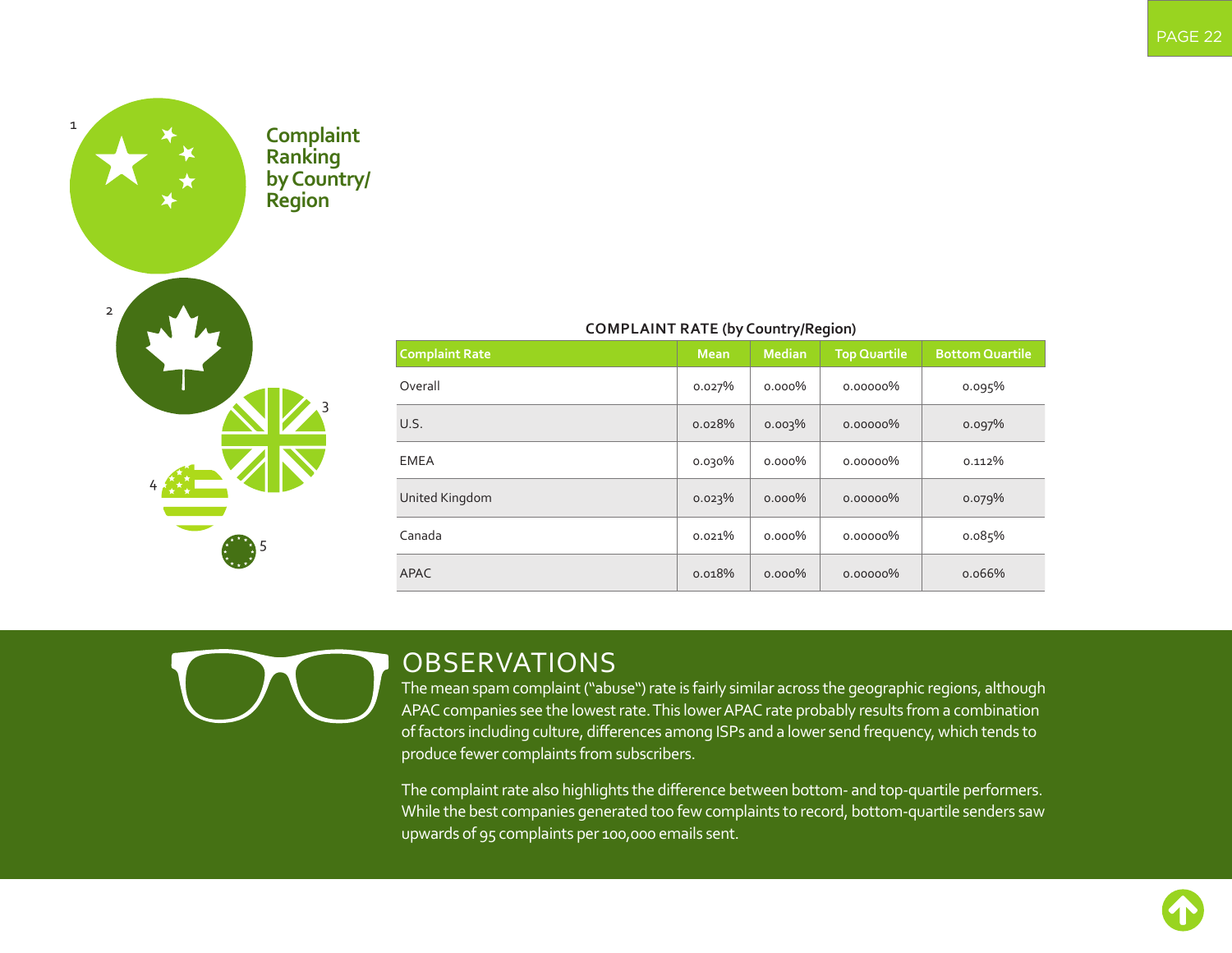| <b>Complaint Rate</b>                             | <b>Mean</b> | Median    | <b>Top Quartile</b> | <b>Bottom Quartile</b> |
|---------------------------------------------------|-------------|-----------|---------------------|------------------------|
| Automobiles & Transportation                      | 0.040%      | $0.000\%$ | 0.00000%            | 0.153%                 |
| <b>Computer Hardware &amp; Telecommunications</b> | 0.009%      | $0.000\%$ | $0.00000\%$         | 0.036%                 |
| Computer Software & Online Services               | 0.024%      | $0.000\%$ | $0.00000\%$         | 0.095%                 |
| <b>CIDI</b><br><b>Consumer Products</b>           | 0.038%      | 0.020%    | 0.00000%            | 0.111%                 |
| Corporate Services                                | 0.016%      | $0.000\%$ | 0.00000%            | 0.063%                 |
| <b>Financial Services</b>                         | 0.037%      | $0.000\%$ | 0.00000%            | 0.146%                 |
| Food Service, Sports & Entertainment              | 0.039%      | $0.000\%$ | 0.00000%            | 0.141%                 |
| Hospitals, Healthcare & Biotech                   | 0.024%      | $0.000\%$ | 0.00000%            | 0.091%                 |
| Industrial Manufacturing & Utilities              | 0.026%      | $0.000\%$ | 0.00000%            | 0.101%                 |
| Insurance                                         | 0.020%      | $0.000\%$ | $0.00000\%$         | 0.079%                 |
| Lodging, Travel Agencies & Services               | 0.025%      | 0.006%    | 0.00000%            | 0.083%                 |
| <b>Marketing Agencies &amp; Services</b>          | 0.041%      | 0.004%    | 0.00000%            | 0.144%                 |
| Media & Publishing                                | 0.019%      | 0.004%    | 0.00000%            | 0.065%                 |
| Nonprofits, Associations & Government             | 0.025%      | $0.000\%$ | 0.00000%            | 0.093%                 |
| Real Estate, Construction & Building Products     | 0.047%      | $0.000\%$ | $0.00000\%$         | 0.169%                 |
| Retail & Ecommerce                                | 0.025%      | 0.015%    | 0.00000%            | 0.072%                 |
| <b>Schools &amp; Education</b>                    | 0.028%      | $0.000\%$ | 0.00000%            | 0.101%                 |

#### **COMPLAINT RATE (by Industry)**

#### **OBSERVATIONS**

Computer Hardware and Telecommunications companies had the lowest mean abuse rate at o.oog percent, while Real Estate, Construction & Building Products companies had the highest mean rate at 0.047 percent. Real Estate, Construction & Building Products companies also had the worst of the lowest-performing quartile at 0.17 percent.

If your complaint rate is higher than average, consider adding an extra unsubscribe link at the top of your email. Subscribers sometimes hit the spam complaint button when they don't know how to opt out or just want your email to stop. Making the unsubscribe link more prominent might stave off some of these complaints.

<span id="page-22-0"></span>**TWEET THIS!** Top-performing industries in @Silverpop's email marketing study generated

**virtually zero complaints per send.**

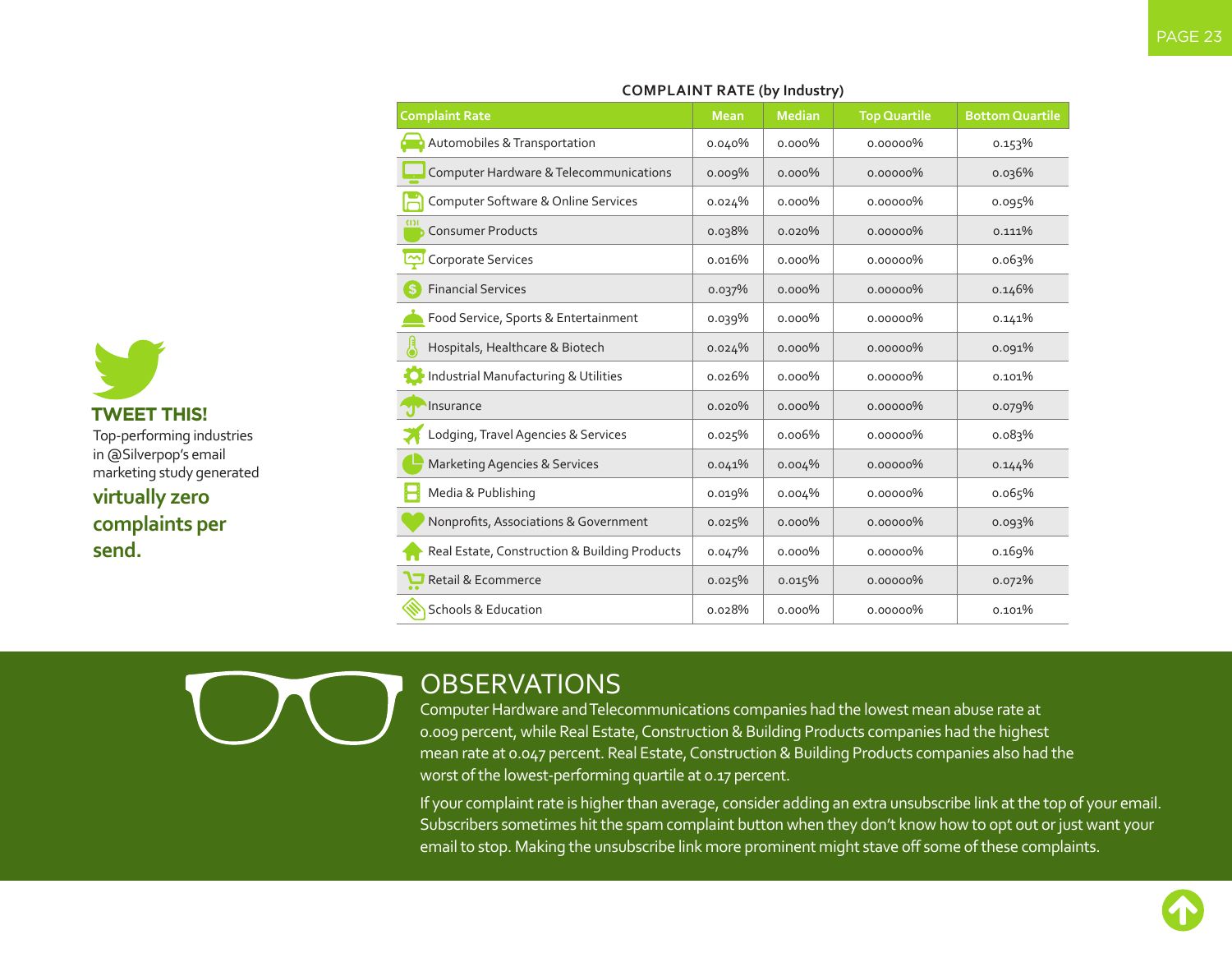### <span id="page-23-0"></span>**Methodology, Glossary and Additional Resources**

This study examined messages sent by those Silverpop clients who had agreed to have their data anonymously included in the report. Researchers combined data from all messages sent by nearly 750 companies representing 3,000 brands in 40 countries.

A broad set of message types was included in the study — from promotional emails and contentbased newsletters to automated emails and transactional messages — sent by companies in a variety of industries.

For this study, researchers analyzed various metrics for both the overall category (all 40 sender countries, including the United States, Canada, EMEA – Europe, the Middle East and Africa – and Asia Pacific [APAC] countries) and for just the United States, Canada, EMEA and APAC.

Because the overall numbers include countries beyond the United States, Canada, EMEA and APAC, in some instances the overall mean might actually be higher (or lower) than the combined median of the United States, Canada, EMEA and APAC.

**Reporting the Findings:** Each performance chart features statistics that include the mean, median, and top and bottom quartiles. The standard statistical definition of quartiles was used for this study. The "top quartile" is calculated by taking the median of all data above the overall median, and "bottom quartile" is the median of all data below the overall data median.

### **Glossary**

**Click-Through Rate (CTR):** Measures the percentage of email messages that drew at least one click. For this study, it is expressed as unique click-through rate, counting only one click per recipient. To calculate the click-through rate, divide the number of unique clicks by the number of delivered messages and multiply by 100.

**Click-to-Open Rate (CTOR):** Measures the percentage of opened messages that recorded clicks. To calculate, divide the number of unique clicks by the number of opened messages and multiply by 100.

**Hard Bounce**: A message that generates a permanent delivery failure because the recipient's address doesn't exist or the account was closed.

**Hard Bounce Rate:** The percentage of sent messages that failed (bounced) because the address doesn't exist or the account was closed. To calculate, divide the total number of bounced messages by the total number of emails sent. Multiply by 100.

**Median Clicks per Clicker:** The median number of times a recipient clicks any link in an email message.

**Median Opens Per Opener:** Expresses the median number of times a recipient opens the message; exactly half are above that number and half below.

**Open:** "Open" refers to an HTML email message whose viewing is recorded by a clear 1 X 1 pixel image. When a message is opened and images are enabled, the image calls the server and the message is then counted as an open. The number of opens counted for this research include both this direct reporting and an "implied open" on text messages that recorded a click on any link in the message or an HTML message whose viewer did not enable images but clicked on a link.

**Open Rate (Unique):** The unique open rate measures one open per recipient and is expressed as a percentage of the total number of delivered email messages. To calculate the rate, divide the number of unique opens by the total number of delivered emails, and then multiply by 100 to display the percentage.

**Spam Complaint:** A complaint registered by a recipient who indicates the email message is unwanted, whether it fits the classic definition of "spam" as an unsolicited email or simply any message the recipient no longer wants to receive. The majority of spam complaints are received via a direct message via a "feedback" loop with an ISP.

**Spam Complaint Rate:** The percentage of delivered email messages that generate spam complaints. To calculate, divide the total number of spam complaints by delivered emails and multiply by 100.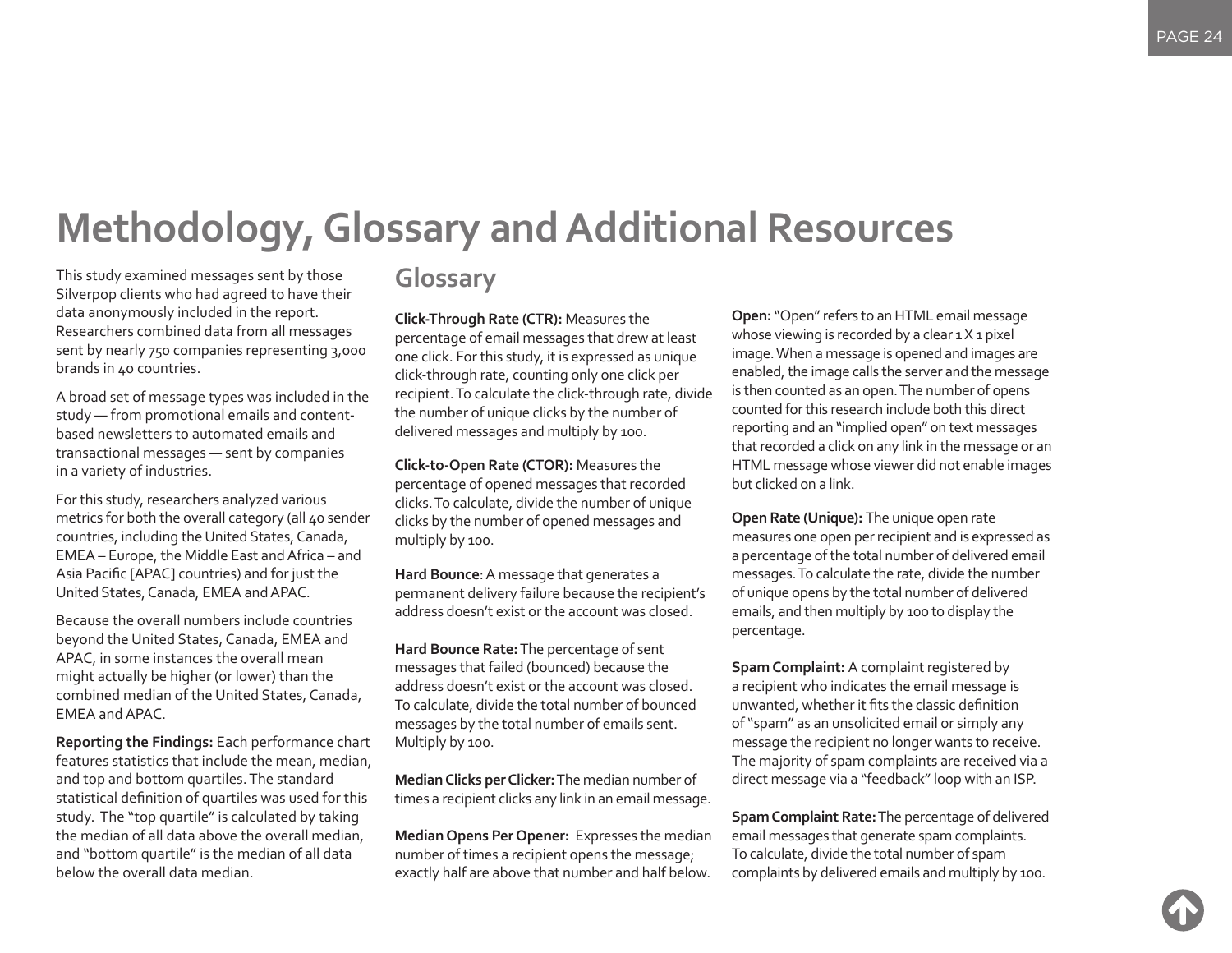<span id="page-24-0"></span>**Transactional Message:** An email, such as an order/subscription confirmation or shipping update, which is triggered by a customer/prospect transaction.

**Unsubscribe Rate:** The percentage of delivered email messages that generates unsubscribe requests. To calculate, divide the number of unsubscribe requests received by delivered emails and multiply by 100.

#### **Industry Category Definitions**

By segmenting the benchmark data into various industry segments, we hope that this report provides greater value in enabling comparisons to like-kind companies. The categories range from fairly narrow to broader segments that combine related but diferent company types.

For each segment, a minimum number of companies was required to create a segment to ensure reliable averages and to minimize the chance that a few outlying companies would skew the averages higher or lower.

**Tip:** Consider comparing your organization to more than one segment in an attempt to benchmark against similar senders as much as the industry your organization falls under.

Finally, as always, we believe that while these benchmarks can provide a good starting point, always benchmark against your own program – previous years, types of emails, sister brands, and more – so that you're performing true apples-toapples comparisons.

- • **Automobiles & Transportation:** Auto manufacturers and dealers; airlines.
- • **Computer Hardware & Telecommunications:** Computer hardware and telecommunications manufacturing and telecommunications providers.
- • **Computer Software & Online Services:** Business and consumer software; online services and gaming.
- • **Consumer Products:** Manufacturers of consumer products, including those that also sell direct to consumer, but primarily their own products.
- • **Corporate Services:** Accounting, legal and consulting firms; miscellaneous business services.
- **•** Financial Services: Banks, financial/asset management, stock brokerages.
- • **Food Service, Sports & Entertainment:** Restaurant chains, sports teams and entertainment venues.
- • **Hospitals, Healthcare & Biotech:** Hospitals, health management services and biotech companies.
- • **Industrial Manufacturing & Utilities:** Industrial, chemical and forest products; energy companies and utilities.
- • **Insurance:** Providers of all types of insurance products.
- • **Lodging, Travel Agencies & Services:** Hotels, travel agencies and cruise lines.
- • **Marketing Agencies & Services:** Advertising and marketing agencies. Note: This category includes emails sent by agencies on the behalf of their clients and to market their own business.
- • **Media & Publishing:** Magazine, newspaper and online media and publishers.
- • **Nonproits, Associations & Government:** Nonprofit organizations, charities and trusts, associations and government entities.
- **Real Estate, Construction & Building Products:** Commercial, residential and multifamily real estate and property management companies; construction; and organizations that manufacture building products.
- **Retail & Ecommerce:** Traditional retailers and online retailers and ecommerce companies, whether B2C or B2B.
- • **Schools & Education:** Private and public schools, universities and technical training organizations.